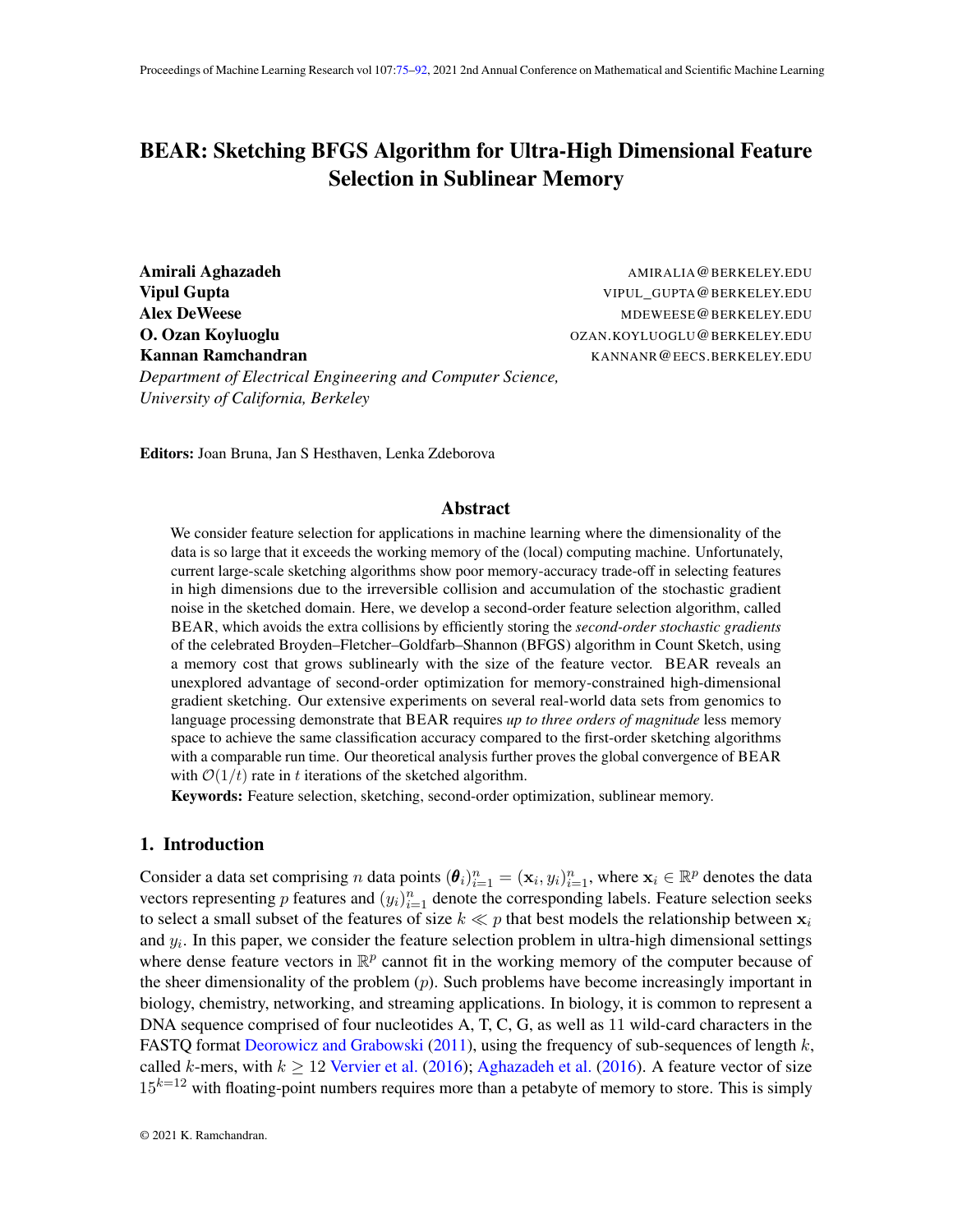larger than the memory capacity of the computers today. In streaming, the memory budget of the local edge computing devices is extremely small compared to the dimension of the data streams [Yu](#page-17-1) [et al.](#page-17-1) [\(2013\)](#page-17-1). In both scenarios, it is critical to select a subset of the features that are most predictive of the outputs with *lowest memory* cost in the dimensionality of the data.

Recently, first-order stochastic gradient descent (SGD) algorithms [Aghazadeh et al.](#page-16-2) [\(2018\)](#page-16-2); [Tai](#page-16-3) [et al.](#page-16-3) [\(2018\)](#page-16-3) have been developed which extend the ideas in feature hashing (FH) [Weinberger et al.](#page-17-2) [\(2009\)](#page-17-2) to feature selection. Instead of explicitly storing the feature vectors, these algorithms store a low-dimensional sketch of the features in a data structure called Count Sketch [Charikar et al.](#page-16-4) [\(2002\)](#page-16-4), originated from the streaming literature. The key idea behind Count Sketch is in linearly binning (colliding) a random subset of features into the same bucket (i.e., an entry of Count Sketch). As long as the total number of features with high weight (i.e., the heavy hitters) is small, such collisions won't affect the weights of the heavy hitters. In particular, Count Sketch preserves the weights of the top-k features with high probability using a memory cost that grows sublinearly with the size of the feature vector  $(p)$ . This high probability guarantee, however, depends on the energy of the non-top- $k$ coordinates in the SGD algorithm. In particular, the noise components of the gradients, which normally average out in the regular stochastic optimization, accumulate in the non-top- $k$  coordinates of Count Sketch. This unwanted sketched noise increases the probability of deleterious collision of heavy hitters in Count Sketch, deteriorates the quality of the recovered features, and results in poor memory-accuracy trade-offs. This is a critical problem since the only class of optimization algorithms that operates in such ultra-high dimensions does not select high-quality features when the memory budget is small.

We propose a novel optimization scheme to solve this critical problem in sketching. We improve the quality of the sketched gradients and correct for the unwanted collisions in the sketched domain using the information from the second-derivative of the loss function. Second-order methods have recently gained increasing attention in machine learning for their faster convergence [Agarwal et al.](#page-15-1)  $(2017)$ , less reliance on the step size parameter [Xu et al.](#page-17-3)  $(2020)$ , and their superior communicationcomputation trade-off in distributed processing [Yao et al.](#page-17-4) [\(2019\)](#page-17-4). Here, we uncover another key advantage of second-order optimization in improving memory-accuracy trade-off in sketching models trained on ultra-high dimensional data sets. We develop a second-order optimization algorithm with a memory cost that grows sublinearly with the size of the feature vector  $(p)$ . Our algorithm finds high-quality features by *limiting the probability of extra collisions* due to the stochastic noise in Count Sketch. The contributions of the paper are as follows:

Algorithm. We develop BEAR which, to the best of our knowledge, is the first quasi-Newtontype algorithm that achieves a memory cost that grows sublinearly with the size of the feature vector  $(p)$ . We demonstrate that applying sublinear memory data structures such as Count Sketch in the second-order optimization is challenging particularly because Hessian, unlike the gradient, cannot be directly sketched. In response, BEAR stores the product of the inverse Hessian and the gradient in the Broyden–Fletcher Goldfarb–Shannon (BFGS) algorithm using Count Sketch. BEAR updates Count Sketch in time quadratic in the sparsity of the data by operating only on the features that are active in each minibatch.

**Theory.** We theoretically demonstrate that BEAR maintains the  $O(1/t)$  global convergence rate of the online version of limited-memory BFGS algorithm (oLBFGS) [Mokhtari and Ribeiro](#page-16-5) [\(2015\)](#page-16-5) in  $t$  iterations. We show that the convergence rate is retained as we go from the ambient domain to the sketched domain. The analysis employs the matrix Bernstein inequality to bound the non-zero eigenvalues of the projection operator in Count Sketch. In practice, we demonstrate that BEAR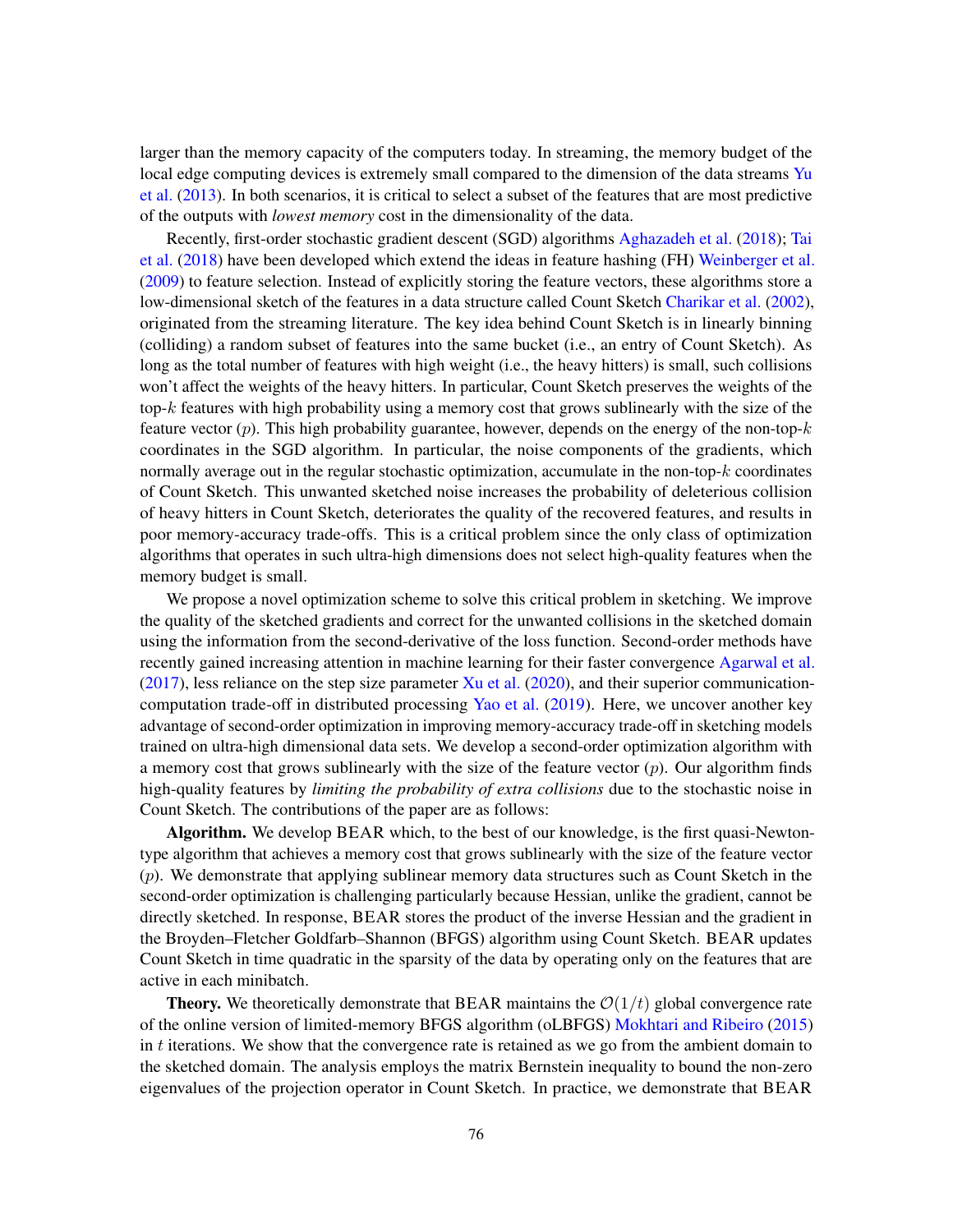converges faster than the first-order feature selection algorithms—although improving convergence time is not the main focus of this work.

Experiments. In real-world, ultra-high dimensional data sets from genomics, natural language processing, and networking, we demonstrate that BEAR requires  $10 - 1000 \times$  less memory space to achieve the same classification accuracy as the first-order methods. Moreover, BEAR achieves 10 − 20% higher classification accuracy given the same memory budget to store Count Sketch and selects more interpretable features in ultra-high dimensions using a personal laptop-size machine. Importantly, our results show an increase in the performance gap between the first- and secondorder methods as the memory budget to store the model parameters decrease, which highlights the important advantages of second-order optimization in storing the sketched stochastic gradient vectors with a lower collision rate.<sup>[1](#page-2-0)</sup>

Simulations. We performed extensive controlled sparse recovery simulations with data points drawn from the normal distribution. We demonstrate that, given a fixed memory budget to store the weights, BEAR recovers the ground truth features with a large phase transition gap — an important statistical performance metric from the compressive sensing literature. We show that BEAR's performance is highly consistent across a large range of values for the step size parameter because of the second-order nature of the algorithm.

### 2. Review: Count Sketch

Count Sketch is a data structure which is originated from the streaming literature [Charikar et al.](#page-16-4) [\(2002\)](#page-16-4). Its primary application is to approximately count the number of occurrences of a very large number  $(p)$  of objects in sublinear memory when only the frequency of the most recurring elements (i.e., the heavy hitters) are of interest. Instead of storing a counter for all the  $p$  objects, Count Sketch *linearly* projects the count values using d independent random hash functions into a  $m \ll p$  dimensional subspace. Count Sketch keeps a matrix of counters (or bins) S of size  $c \times d = m \sim \mathcal{O}(\log p)$  and uses d random hash functions  $h_j : \forall j \in \{1, 2, ..., d\}$  to map pdimensional vectors to  $c = m/d$  bins, that is,  $h_j: \{1, 2, ..., p\} \rightarrow \{1, 2, ..., c\}$ . For any row j of sketch S, component i of the vector is hashed into bin  $S(j, h_i(i))$ . In addition to  $h_i$ , Count Sketch uses d random sign functions to map the components of the vectors randomly to  $\{+1, -1\}$ , that is,  $s_j: \{1, 2, ..., p\} \rightarrow \{+1, -1\}.$ 

Count Sketch supports two operations: ADD(item i, increment  $\Delta$ ) and QUERY(item i). The ADD operation updates the sketch with any observed increment. More formally, for an increment  $\Delta$ to an item i, the sketch is updated by adding  $s_i(i) \Delta$  to the cell  $\mathcal{S}(i, h_i(i)) \forall i \in \{1, 2, ..., d\}$ . The QUERY operation returns an estimate for component  $i$ , the median of all the  $d$  different associated counters. In this paper, the objects that we aim to "count" are the weights of the coordinates of the gradient vector in the feature selection algorithm. Count Sketch provides the following bound in recovering the top-k coordinates of the feature vector  $\mathbf{z} \in \mathbb{R}^p$ :

<span id="page-2-1"></span>**Theorem 1** *[Charikar et al.](#page-16-4)* [\(2002\)](#page-16-4) *Count Sketch finds approximate top-k coordinates*  $z_i$  *with*  $\pm \varepsilon ||\mathbf{z}||_2$ *error, with probability at least*  $1-\delta$ , *in space*  $\mathcal{O}(log(\frac{p}{\delta}))$  $\frac{p}{\delta})(k\!+\!\frac{\|\mathbf{z}^{tail}\|_2^2}{(\varepsilon\zeta)^2})),$  where  $\|\mathbf{z}^{tail}\|_2^2 = \sum_{i\notin top-k}z_i^2$ *is the energy of the non-top-*k *coordinates and* ζ *is the* k *th largest value in* z*.*

<span id="page-2-0"></span><sup>1.</sup> Codes are available at https://github.com/BEAR-algorithm/BEAR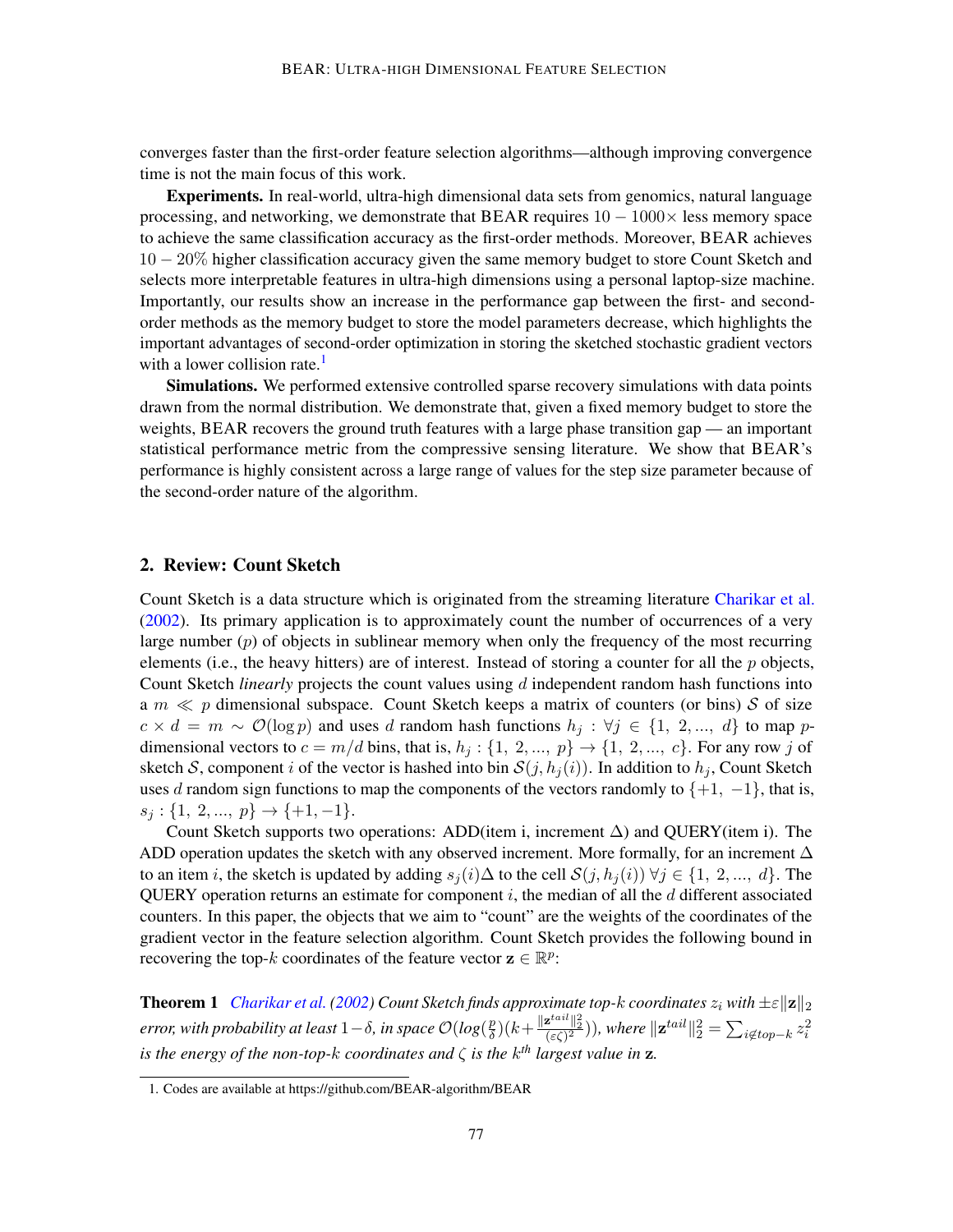Count Sketch recovers the top- $k$  coordinates with a memory cost that grows only logarithmic with the dimension of the data p; and naturally, it requires the energy of the non-top- $k$  coordinates to be sufficiently small. This is the property that we leverage in this paper in order to improve feature selection accuracy in ultra-high dimensions.

### 3. Stochastic Sketching for Feature Selection

We first elaborate on how can we perform feature selection using Count Sketch. Recall that feature selection seeks to select a small subset of the features that best models the relationship between  $\mathbf{x}_i$  and  $y_i$ . This relationship is captured using a sparse feature vector  $\beta^* \in \mathbb{R}^p$  that minimizes a given loss function  $f(\beta, \theta) : \mathbb{R}^p \to \mathbb{R}$  using the optimization problem  $\min_{\beta} \mathbb{E}_{\theta}[f(\beta, \theta)]$ , where  $\theta \in {\theta_1, \theta_2, \cdots, \theta_n}$  denotes a data point in a data set of size n. This problem is solved using the empirical risk minimization

<span id="page-3-0"></span>
$$
\boldsymbol{\beta}^* \coloneqq \argmin_{\boldsymbol{\beta}} \sum_{i=1}^n f(\boldsymbol{\beta}, \boldsymbol{\theta}_i),
$$
 (1)

using the SGD algorithm which produces the updates  $\beta_{t+1} := \beta_t - \eta_t \mathbf{g}(\beta_t, \Theta_t)$  at iteration t, where  $\eta_t$  is the step size, the minibatch  $\Theta_t = \{\theta_{t1}, \theta_{t2}, \dots, \theta_{tb}\}$  contains b independent samples from the data, and  $g(\beta_t, \Theta_t) = \sum_{i=1}^b \nabla_{\beta_t} f(\beta_t, \theta_{ti})$  is the stochastic gradient of the instantaneous loss function  $f(\beta, \Theta_t)$ . In this paper, we are interested in the setting where the dense feature vector  $\beta_t$ of size  $p$  cannot be stored in the memory of a computer. The most common approach in machine learning when dealing with such high dimensional problem is to project the data points (i.e., the features) into a lower dimensional space. Feature hashing (FH) is one of the most popular algorithms [Weinberger et al.](#page-17-2) [\(2009\)](#page-17-2) which uses a universal hash function to project the features. While FH is ideal for prediction, it is not suited for feature selection; that is, the original important features cannot be recovered from the hashed ones.

The reason to stay hopeful in recovering the important features using sublinear memory is that the feature vector  $\beta^*$  is typically sparse in ultra-high dimensions. However, while the final feature vector is sparse,  $\beta_t$  becomes dense in the intermediate iterations of the algorithm. The workaround is to store a sketch of the intermediate non-sparse  $\beta_t$  using a low dimensional sketched vector  $\beta_t^s \in \mathbb{R}^m$  (with  $m \ll p$ ) such that the important features are still recoverable. This results in the following sketched optimization steps  $\beta_{t+1}^s := \beta_t^s - \eta_t \mathbf{g}^s(\pmb{\beta}_t,\pmb{\Theta}_t)$ , where  $\mathbf{g}^s(\pmb{\beta}_t,\pmb{\Theta}_t)$  is the sketched gradient vector. To enable the recovery of the important features from the sketched features the weights  $\beta_t^s \in \mathbb{R}^m$  can be stored in Count Sketch [Charikar et al.](#page-16-4) [\(2002\)](#page-16-4); [Aghazadeh et al.](#page-16-2) [\(2018\)](#page-16-2). Count Sketch preserves the information of the top- $k$  elements (i.e., the heavy hitters) with high probability as long as the energy of the non-top-k coefficients is sufficiently small (see Theorem [1\)](#page-2-1). The noise term  $\mathbf{g}^s(\beta_t, \Theta_t)$  in the SGD algorithm, however, contributes to the energy of the non-top- $k$  coefficients. This is a critical problem since, unlike SGD in the ambient dimension, this spurious sketched noise does not cancel out until it becomes so large that it shows up in the top-k coordinates in Count Sketch. As a result, a large fraction of the memory in Count Sketch will be wasted to store the sketched noise term in the non-top- $k$  coordinates, which results in poor memory-accuracy trade off in selecting features in first-order methods.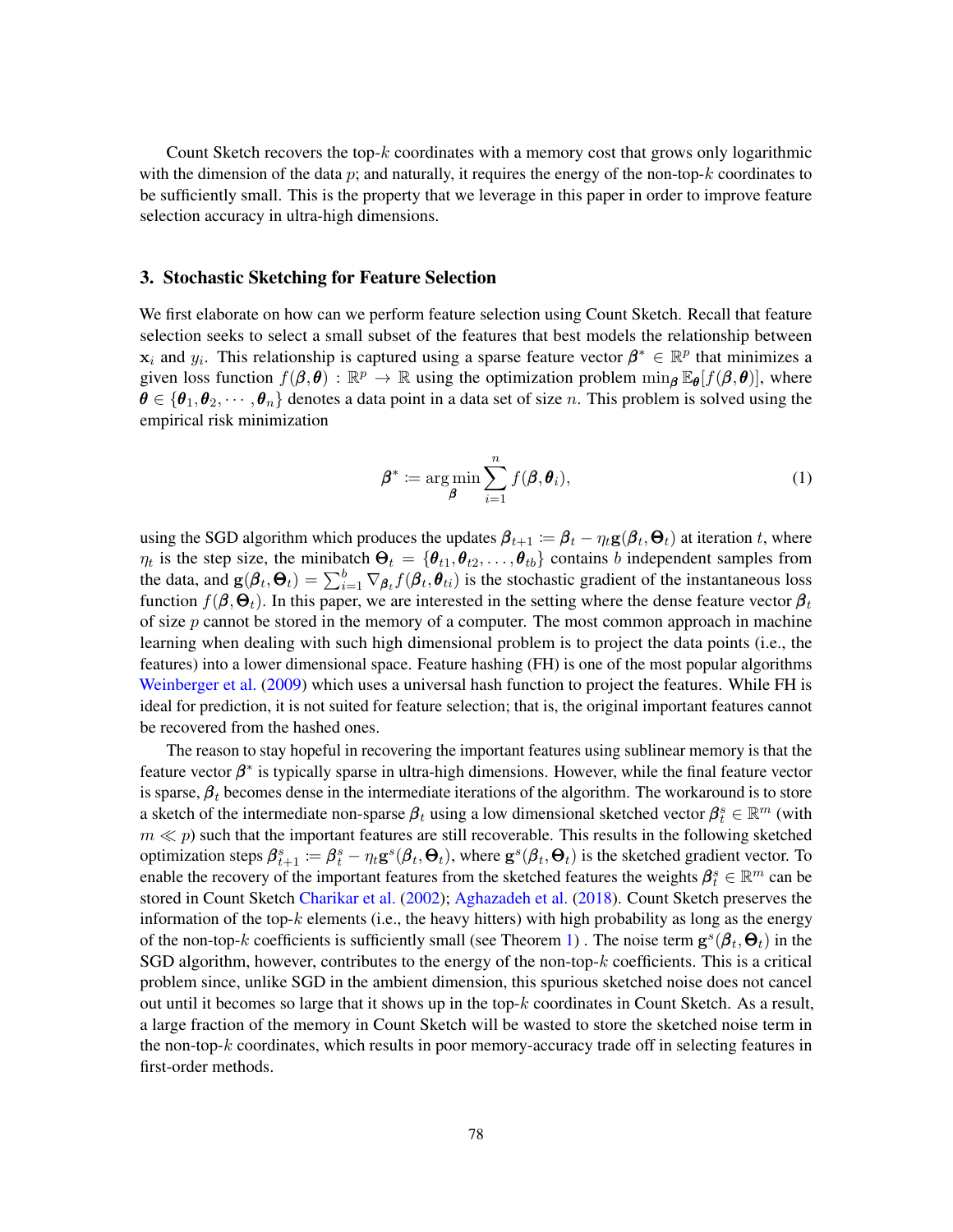# 4. Challenges of Second-order Sketching in Ultra-High Dimension

In this paper, we propose a second-order optimization algorithm for feature selection to reduce the effect of collisions while sketching SGD into lower dimensions. Recall that the stochastic second-order Newton's method produces the updates  $\boldsymbol{\beta}_{t+1} \coloneqq \boldsymbol{\beta}_t - \eta_t \mathbf{B}_t^{-1} \mathbf{g}(\boldsymbol{\beta}_t,\boldsymbol{\Theta}_t),$ where  $\mathbf{B}_t = \nabla^2_{\boldsymbol{\beta}_t} f(\boldsymbol{\beta}_t, \boldsymbol{\Theta}_t) \in \mathbb{R}^{p \times p}$  is the instantaneous Hessian at iteration  $t$  computed over the minibatch  $\Theta_t$ . However, there are critical challenges in sketching these updates for ultra-high dimensional feature selection: First, computing the Hessian and finding the matrix inverse is computationally hard as the matrix inverse operation is going to have cubic computational

#### Algorithm 1 Limited-memory BFGS

<span id="page-4-0"></span>**Input:** 
$$
\mathbf{g}(\hat{\boldsymbol{\beta}}_t, \boldsymbol{\Theta}_t)
$$
 and  $\{\mathbf{s}_i, \mathbf{r}_i\}_{i=t-\tau+1}^t$  \n1.  $\rho_t = \frac{1}{\mathbf{r}_t^T \mathbf{s}_t}$  \n2.  $\mathbf{q}_t = \mathbf{g}(\hat{\boldsymbol{\beta}}_t, \boldsymbol{\Theta}_t)$ , \nfor  $i = t$  to  $t - \tau + 1$ :\n  $\alpha_i = \rho_i \mathbf{s}_i^T \mathbf{q}_i$ , \n  $\mathbf{q}_{i-1} = \mathbf{q}_i - \alpha_i \mathbf{r}_i$  \n3.  $\mathbf{z}_{t-\tau} = \frac{\mathbf{r}_t^T \mathbf{s}_t}{\mathbf{r}_t^T \mathbf{r}_t} \mathbf{q}_{t-\tau}$ , \nfor  $i = t - \tau + 1$  to  $t$ :\n  $\gamma_i = \rho_i \mathbf{r}_i^T \mathbf{z}_i$  \n  $\mathbf{z}_i = \mathbf{z}_{i-1} + \mathbf{s}_i (\alpha_i - \gamma_i)$ .

#### **Return:**  $z_t$

complexity in the problem dimension (i.e.,  $\mathcal{O}(p^3)$ ) in the worst case. Recent works have allowed for efficient inversion of the Hessian matrix with a computational complexity which grows linearly with p (i.e.,  $\mathcal{O}(pr^2)$ ) using a rank-r approximation of Hessian or grouping the eigenvalues of Hessian into r clusters (see e.g., [Bollapragada et al.](#page-16-6) [\(2019\)](#page-16-6); [O'Leary-Roseberry et al.](#page-16-7) [\(2019\)](#page-16-7)). However, the computational complexity of all these efficient algorithms grow in the best case linearly with  $p$ . Second, even if we assume that the Hessian is approximately diagonal (e.g., in AdaHessian [Yao et al.](#page-17-5)  $(2020)$ ), storing the diagonal elements will have linear memory cost in p, which we can not afford in ultra-high dimension. Third, sketching the Hessian directly is not possible using Count Sketch since the linear increments are happening over the gradients and not the Hessian in SGD.

Unfortunately, all the recent literature in fast second-order optimization also operates with at least linear memory and time complexity. Namely, Quasi-Newton's methods such as the BFGS algorithm reduce the time complexity of Newton's method using an iterative update of the Hessian as a function of the variations in the gradients  $\mathbf{r}_t = \mathbf{g}(\beta_{t+1}, \mathbf{\Theta}) - \mathbf{g}(\beta_t, \mathbf{\Theta})$  and the feature vectors  $\mathbf{s}_t = \beta_{t+1} - \beta_t$  which ensures that the Hessian satisfies the so-called secant equation  $\mathbf{B}_{t+1}\mathbf{s}_t = \mathbf{r}_t$ . While BFGS avoids the heavy computational cost involved in the matrix inversion, it still has a quadratic memory requirement. The limited-memory BFGS (LBFGS) algorithm reduces the memory requirement of the BFGS algorithm from quadratic to linear by estimating the product of the inverse Hessian and the gradient vector  $\mathbf{z}_t = \mathbf{B}_t^{-1} \mathbf{g}(\beta_t, \Theta_t)$  without explicitly storing the Hessian [Nocedal](#page-16-8) [\(1980\)](#page-16-8). This makes use of the difference vectors  $\mathbf{r}_t$  and  $\mathbf{s}_t$  from the last  $\tau$  iteration of the algorithm (Alg. [1\)](#page-4-0). Recently, an online LBFGS algorithm (oLBFGS) [Mokhtari and Ribeiro](#page-16-5) [\(2015\)](#page-16-5) with global linear convergence guarantee and an incremental greedy BFGS algorithm (IGS) [Gao et al.](#page-16-9) [\(2020\)](#page-16-9) with non-asymptotic local superlinear convergence guarantee have been developed. However, both the online limited-memory and incremental BFGS algorithms fail to run on ultra-high dimensional data sets due to their linear memory requirement. This motivates the central question that we aim to address: how can we enjoy the benefits of second-order optimization for feature selection in sublinear memory?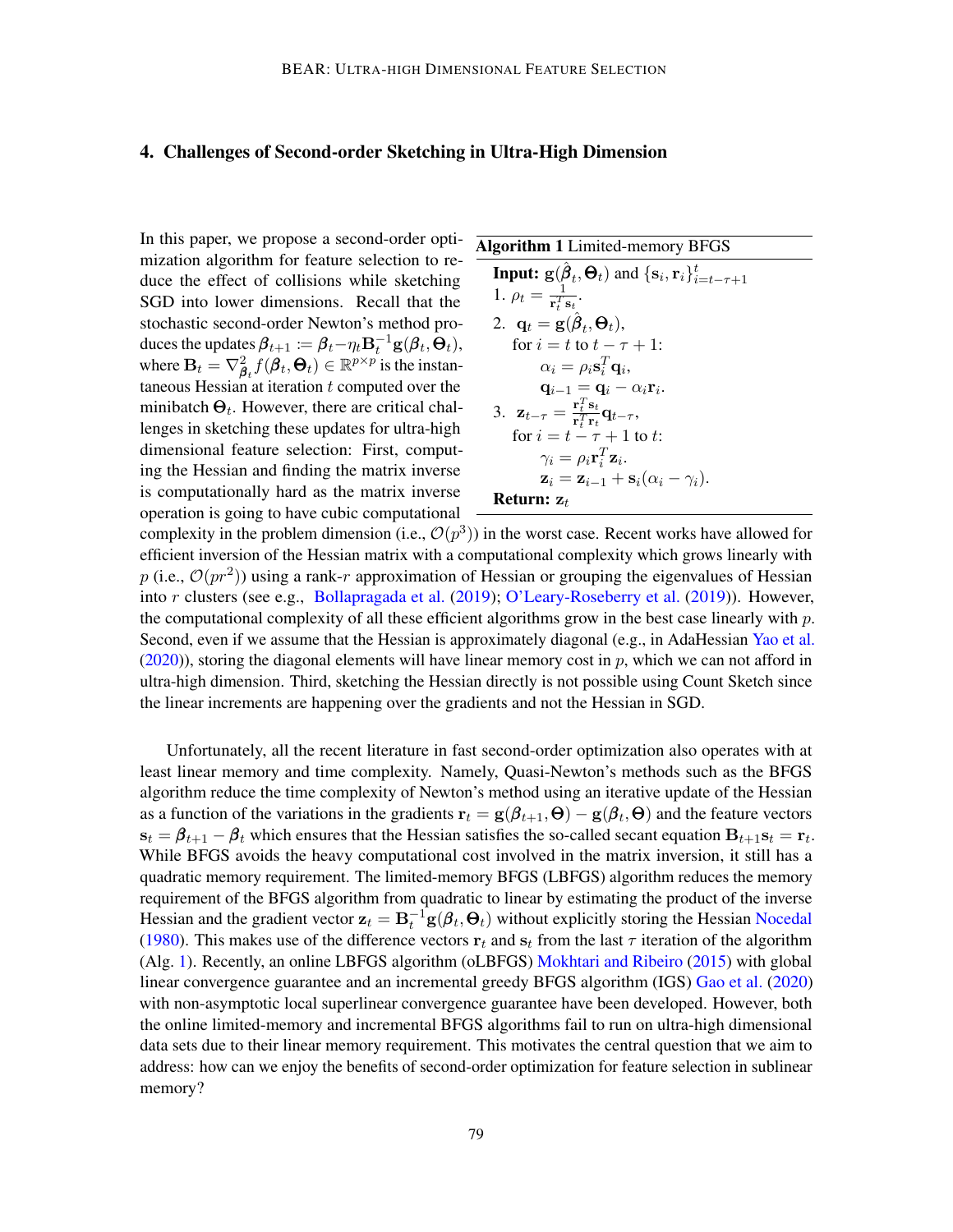# Algorithm 2 BEAR

<span id="page-5-0"></span>**Initialize**:  $t = 0$ , Count Sketch  $\beta_{t=0}^s = 0$ , top-k heap. while stopping criteria not satisfied do 1. Sample b independent data points in a minibatch  $\Theta_t = {\theta_{t1}, \dots, \theta_{tb}}$ . 2. Find the active set  $A_t$ . 3. QUERY the feature weights in  $\mathcal{A}_t \cap$  top-k from Count Sketch  $\beta_t = query(\beta_t^s)$ . 4. Compute stochastic gradient  $g(\beta_t, \Theta_t)$ . 5. Compute the descent direction with Alg. [1](#page-4-0)  $\mathbf{z}_t = \text{LBFGS}(\mathbf{g}(\beta_t, \boldsymbol{\Theta}_t), \{\mathbf{s}_i, \mathbf{r}_i\}_{i=t-\tau+1}^t)$ . 6. ADD the sketch of  $\mathbf{z}_t$  at the active set  $\hat{\mathbf{z}}_t = \mathbf{z}_t^{\mathcal{A}_t}$  to Count Sketch  $\boldsymbol{\beta}_{t+1}^s := \boldsymbol{\beta}_t^s - \eta_t \hat{\mathbf{z}}_t^s$ . 7. QUERY the features weights in  $A_t \cap$  top- $k$  from Count Sketch  $\beta_{t+1} = query(\beta_{t+1}^s)$ . 8. Compute stochastic gradient  $\mathbf{g}(\boldsymbol{\beta}_{t+1},\boldsymbol{\Theta}_t)$ . 9. Set  $\mathbf{s}_{t+1} = \boldsymbol{\beta}_{t+1} - \boldsymbol{\beta}_t$ , and  $\mathbf{r}_{t+1} = \mathbf{g}(\boldsymbol{\beta}_{t+1}, \boldsymbol{\Theta}_t) - \mathbf{g}(\boldsymbol{\beta}_t, \boldsymbol{\Theta}_t)$ . 10. Update the top- $k$  heap. 11.  $t = t + 1$ . end while Return: The top-k heavy-hitters in Count Sketch.

### 5. The BEAR Algorithm

Our feature selection algorithm, BEAR, estimates the second-derivative of the loss function from sketched features. Instead of explicitly storing the product of the inverse Hessian and the gradient (done in oLBFGS), BEAR maintains a Count Sketch  $S$  to store the feature weights in sublinear memory and time quadratic in the sparsity of the input data. The key insight is to update the Count Sketch by the sketch of the gradient corrected by the sketch of the difference vectors  $\mathbf{r}_t$  and  $\mathbf{s}_t$ . As detailed in Alg. [2,](#page-5-0) BEAR first initializes Count Sketch with zero weights and a top-k heap to store the top-k features. In every iteration, it samples b independent data points  $\Theta_t$  and identifies the active set  $A_t$ , that is, the features that are present in  $\Theta_t$ . It then queries Count Sketch to retrieve the feature weights that are in the intersection of the active set  $A_t$  and the top-k heap and set the weights for the rest of the features to zero. Next, it computes the stochastic gradient  $\mathbf{g}(\bm{\beta}_t,\bm{\Theta}_t)$  and uses it along with the difference vectors  $\mathbf{r}_i$  and  $\mathbf{s}_i$  from the last  $\tau$  iterations to find the descent direction  $\mathbf{z}_t$  using the LBFGS algorithm detailed in Alg. [1.](#page-4-0) Then, it adds the sketch of the descent direction  $z_t$  *only at the features in the active set*  $\hat{\mathbf{z}}_t = \mathbf{z}_t^{\mathcal{A}_t}$  to Count Sketch. BEAR queries Count Sketch for the second time in order to update the difference vector  $r_{t+1} = g(\beta_{t+1}, \Theta_t) - g(\beta_t, \Theta_t)$  and uses the sketch vector  $\hat{\mathbf{z}}_t$  to set  $\mathbf{s}_{t+1}$ . The difference vector  $\mathbf{r}_{t+1}$  captures the changes in the gradient vector as the content of Count Sketch change *over a fixed minibatch*  $\Theta_t$  [Mokhtari and Ribeiro](#page-16-5) [\(2015\)](#page-16-5). Finally, BEAR updates the top-k heap with the active set  $A_t$  and moves on to the next iteration until the convergence criteria is met. To update the top- $k$  heap, BEAR scans the features that have been changed in Count Sketch over the past iteration. If those features are already in the heap, it updates the values of those elements, and if the features are new, it inserts the new elements into the heap with a worst-case time complexity that grows logarithmic with the number of features  $k$ . In the rare scenario, where the intersection of the active set  $\mathcal{A}_t$  and the top-k heap is empty the gradient can still be non-zero and can change the feature weightings.

The most time-costly step of BEAR, which computes the descent direction (step 5), is quadratic time in the sparsity of the data  $|\mathcal{A}_t|$ . Table [1](#page-6-0) summarizes the worst-case memory complexity of the vectors involved in BEAR. The dominant term is Count Sketch  $\beta_t^s$  for which the memory complexity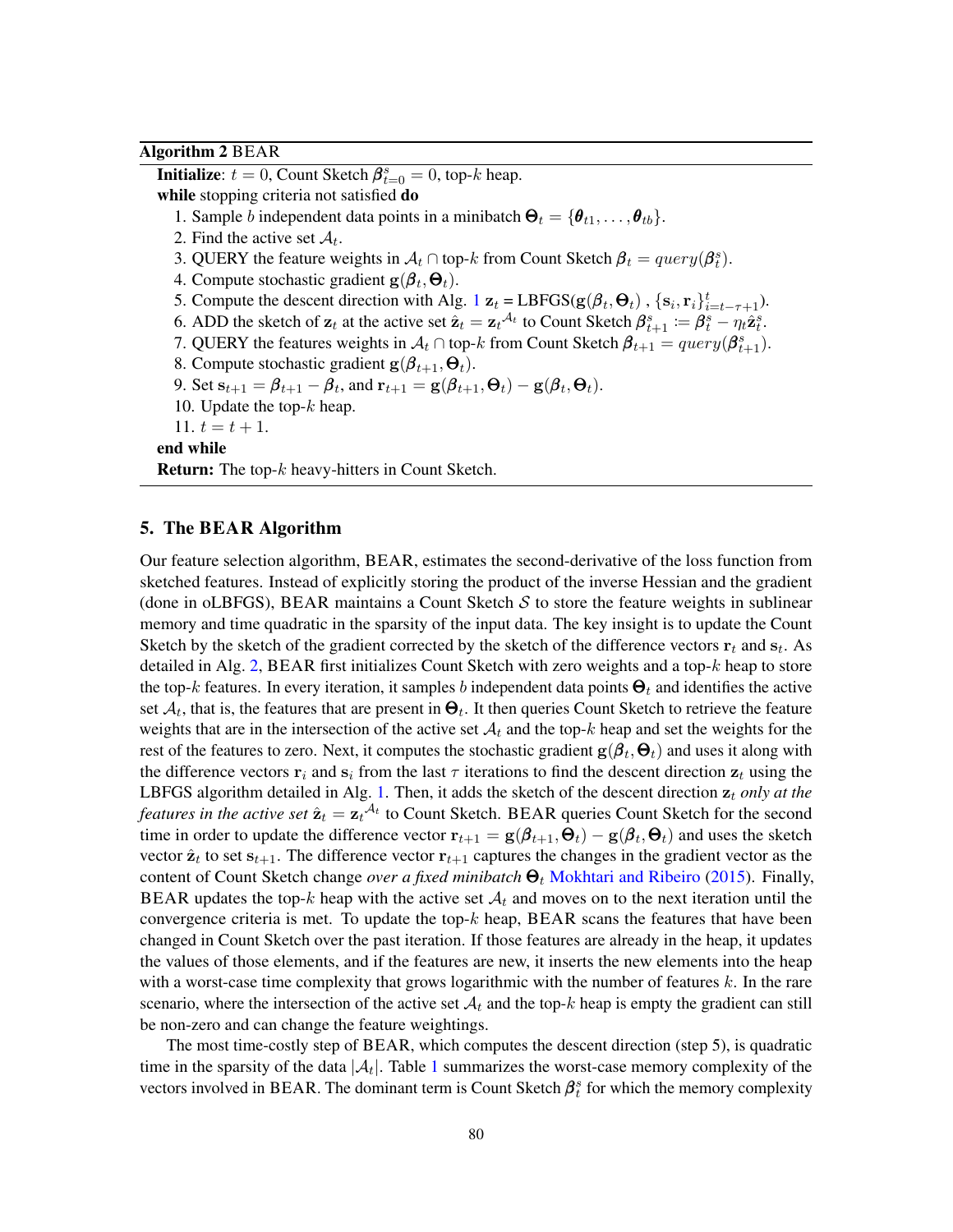|         |  |                                                                          |      | $\beta_t^s \mid \mathbf{g}(\beta_t, \Theta_t)$ |
|---------|--|--------------------------------------------------------------------------|------|------------------------------------------------|
| $k_{-}$ |  | $\mid 2 \mathcal{A}_t  \mid 2 \mathcal{A}_t  \mid 2\tau  \mathcal{A}_t $ | ISL. |                                                |

Table 1: Memory cost of the vectors in BEAR.

<span id="page-6-0"></span>in terms of the top- $k$  value are established in Theorem [1.](#page-2-1) The memory requirement to store the auxiliary vector  $z_t$  is only a constant  $\tau$  times larger than the size of the active set which is negligible in streaming data-sparse features compared to the size of Count Sketch (see section [7\)](#page-8-0).

Convergence Analysis. We now analyze the convergence of the algorithm. Consider the follow-ing standard assumptions [Mokhtari and Ribeiro](#page-16-5) [\(2015\)](#page-16-5) on the instantaneous functions  $f(\beta,\Theta)$  to prove the convergence of the BEAR algorithm: 1) The instantaneous objective functions are twice differentiable with the instantaneous Hessian being positive definite, that is, the eigenvalues of the instantaneous Hessian satisfy  $M_1 \mathbf{I} \preceq \nabla^2_{\boldsymbol{\beta}} f(\boldsymbol{\beta},\boldsymbol{\Theta}) \preceq M_2 \mathbf{I}$ , for some  $0 < M_1 < M_2$ . 2) The norm of the gradient of the instantaneous functions is bounded for all  $\beta$ , that is,  $\mathbb{E}_{\Theta}[\|g(\beta,\Theta)\|^2 \mid \beta] \leq S^2$ . 3) The step sizes  $\eta_t$  are square-summable. More specifically,  $\sum_{t=0}^{\infty} \eta_t = \infty$  and  $\sum_{t=0}^{\infty} \eta_t^2 < \infty$ . We prove the following theorem.

<span id="page-6-1"></span>**Theorem 2** Let  $f(\cdot)$  and the step sizes  $\eta_t$  satisfy the assumptions above. Let the size of Count Sketch *be*  $m = \theta(\varepsilon^{-2}\log 1/\delta)$  *with number of hashes*  $d = \theta(\varepsilon^{-1}\log 1/\delta)$  *for*  $\varepsilon, \delta > 0$ *. Then, the Euclidean distance between updates* β s t *in the* BEAR *algorithm and the sketch of the solution of problem* [\(1\)](#page-3-0) *converges to zero with probability*  $1 - \delta$ *, that is,* 

$$
\mathbb{P}(\lim_{t \to \infty} \|\boldsymbol{\beta}_t^s - \boldsymbol{\beta}^{s*}\|^2 = 0) = 1 - \delta,\tag{2}
$$

where the probability is over the random realizations of random samples  $\{\mathbf{\Theta}_t\}_{t=0}^{\infty}$ . Furthermore, *for the specific step size*  $\eta_t = \eta_0/(t + T_0)$  *for some constants*  $\eta_0$  *and*  $T_0$ *, the model parameters at iteration* t *satisfy*

$$
\mathbb{E}_{\boldsymbol{\Theta}}[f(\boldsymbol{\beta}_t^s, \boldsymbol{\Theta}) - \mathbb{E}[f(\boldsymbol{\beta}^{s*}, \boldsymbol{\Theta})] \le \frac{C_0}{T_0 + t},
$$
\n(3)

*with probability*  $1 - \delta$ . Here,  $C_0$  *is a constant depending on the parameters of the sketching scheme, the above assumptions, and the objective function.*

The proof makes use of the matrix Bernstein inequality in projecting the second-order gradients in Count Sketch [Kane and Nelson](#page-16-10) [\(2014\)](#page-16-10) which we defer to the Proofs section. For sufficiently sparse solutions the convergence in the ambient domain follows from convergence in the sketched domain (i.e., Theorem [\(2\)](#page-6-1)) and the Count Sketch guarantee (i.e., Theorem [\(1\)](#page-2-1)):

**Corollary 3** Let  $\pi(\cdot)$  be a permutation on  $\{1, 2, \cdots, p\}$  such that  $\beta^*_{\pi(1)} \geq \beta^*_{\pi(2)} \geq \cdots \beta^*_{\pi(p)}$ , where  $\boldsymbol{\beta}^*=[\beta_1^*,\beta_2^*,\cdots,\beta_p^*]$  *is the optimal solution to* [\(1\)](#page-3-0)*. Also, let* 

$$
m = \max \left[ \mathcal{O}\left( \log\left(\frac{2p}{\delta}\right) \left( k + \frac{\|\boldsymbol{\beta}^*^{tail}\|_2^2}{(\varepsilon \zeta)^2} \right) \right), \theta \left( \frac{1}{\varepsilon^2} \log \frac{2}{\delta} \right) \right]
$$
(4)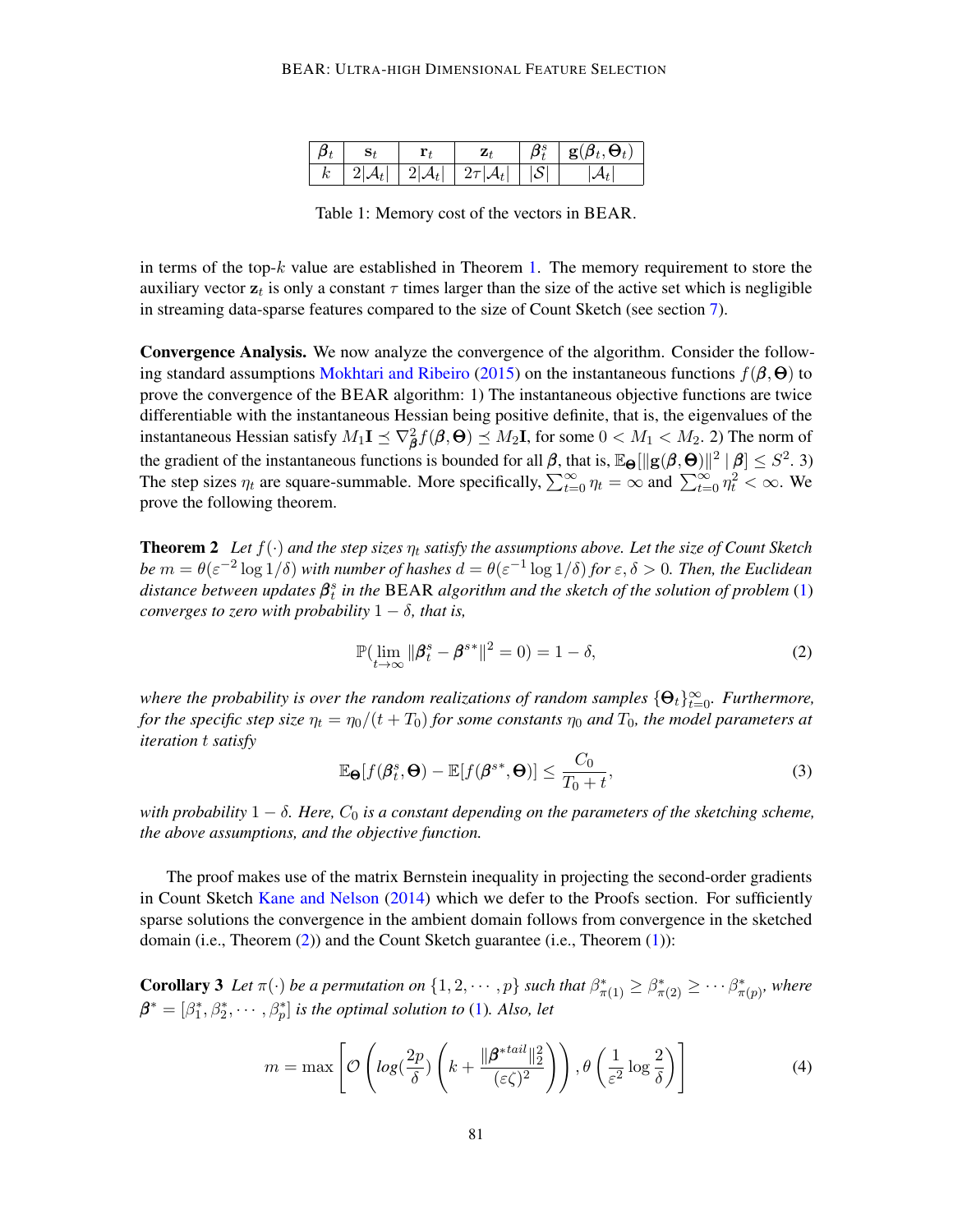and number of hashes  $d = \theta(\varepsilon^{-1} \log 2/\delta)$  where  $\varepsilon, \delta > 0, \|\boldsymbol{\beta}^{*}{}^{tail}\|_2^2 = \sum_{i=k+1}^p (\beta^*_{\pi(i)})^2$  and  $\zeta =$  $\beta^*_{\pi(k)}$ *. Then,* 

$$
|\beta^*_{\pi(i)} - \beta_{t\pi(i)}| \le \epsilon ||\beta^*||_2 \quad \text{for all } i \in \{1, 2, \cdots, k\} \text{ with probability } 1 - \delta,
$$
 (5)

*where*  $\beta_t = [\beta_{t1}, \beta_{t2}, \cdots, \beta_{tp}]$  *is the output of the BEAR algorithm.* 

This completes the convergence proof of BEAR in sublinear memory in the ambient space.

### 6. Simulations

We have conducted sparse recovery simulations to evaluate the performance BEAR compared to the first-order feature selection algorithm in ultra-high dimension MISSION [Aghazadeh et al.](#page-16-2) [\(2018\)](#page-16-2). MISSION is one of the only first-order optimization algorithms that enables feature selection in a memory cost that grows sublinearly with the size of the feature vector and as a result runs in the scale of problems that we are considering in this paper. In addition, comparing the accuracy of BEAR with MISSION as a baseline shows the power of sketching the second-order gradients (done in BEAR) against sketching first-order gradients (done in MISSION). The synthetic simulations described in this section have ground truth features, so we can assess the algorithms in a more controlled environment and compare the results using a variant of the phase transition plot from the compressive sensing literature [Maleki and Donoho](#page-16-11) [\(2010\)](#page-16-11). We also show the results of the full Newton's method version of our BEAR algorithm where we compute the Hessian rather than its oLBFGS approximation (this algorithm cannot operate in large-scale settings). The same hash table (hash functions and random seeds) and step sizes are used for BEAR and MISSION. Hyperparameter search is performed to select the value of the step sizes in both algorithms. The entries of the data vectors  $x_i$  are sampled from an i.i.d. Gaussian distribution with zero mean and unit variance. The output labels  $y_i$  are set using a linear forward model  $y_i = \mathbf{x}_i \boldsymbol{\beta}^*$ , where  $\boldsymbol{\beta}^*$  is a k-sparse ground truth feature vector. The indices of the support (i.e., the non-zero entries) and the weights of the non-zero entries in  $\beta^*$  are drawn uniformly at random respectively from the sets  $[1, p]$  and  $[0.8, 1.2]$  and MSE is used as the loss function. The same experiment is repeated 200 times with different realization of the data vectors  $x$ . Convergence at iteration  $t$  is reached when the norm of the gradient drops below 10<sup>-7</sup> consistently in all the algorithms. The algorithms are compared in terms of the accuracy in selecting the ground truth features as well as the sensitivity of the algorithms to the choice of the value of the step size.

**Feature Selection Accuracy.** The task is to select  $k = 8$  features in a data set with  $n = 900$ rows (data points) and  $p = 1000$  columns (features). The size of Count Sketch is varied from 10% to 60% of the total memory required to store a  $p = 1000$  dimensional feature vector. This ratio, that is the ratio of data dimension  $p$  to Count Sketch size, is called the compression factor. For each value of the compression factor, the experiment is repeated 200 times. Fig. [1A](#page-8-1) shows the fraction of iterations in which the algorithms find *all* the ground truth features correctly, that is, the probability of success. Fig. [1B](#page-8-1) illustrates the same results in terms of the average  $\ell_2$ -norm of the error of the recovered feature vectors  $\|\beta_t - \beta^*\|_2$ . BEAR significantly outperforms MISSION in terms of the probability of success and the average  $\ell_2$ -norm error. The gap is more pronounced in higher compression factors; given a compression factor of 3, MISSION has almost no power in predicting the correct features while the BEAR and Newton's methods achieve a 0.5 probability of success. Fig. [1A](#page-8-1) and B further suggest that the performance gap between BEAR and it's exact Hessian counterpart is small showing that the oLBFGS makes a good approximation to the Hessian in terms of the selected features.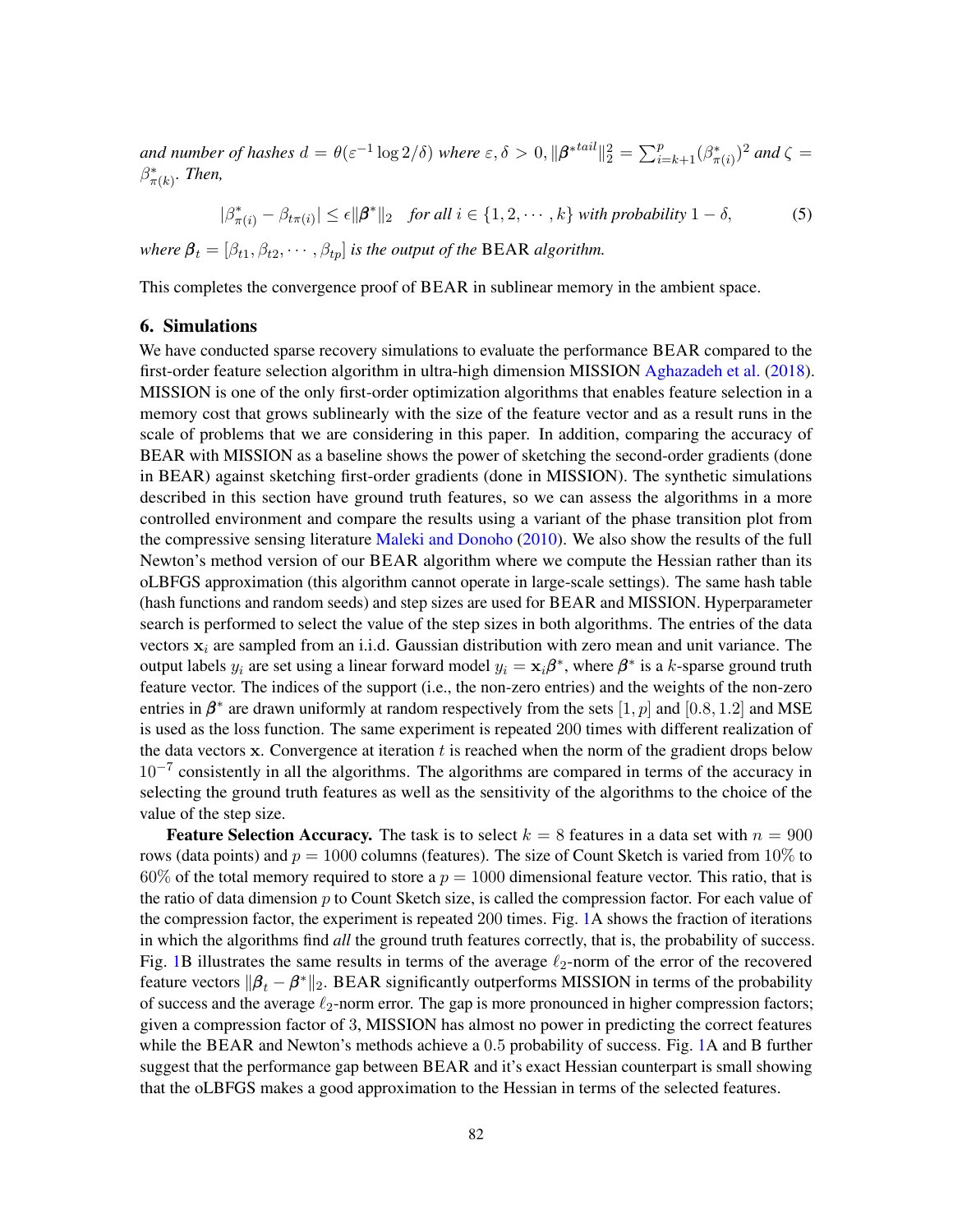

<span id="page-8-1"></span>Figure 1: Feature selection experiments on  $p = 1000$ -dimensional synthetic data sets with entries drawn from normal distribution. A) Probability of success in recovering all features correctly as a function of compression factor. B) Recovery error rate in terms of the  $\ell_2$ -norm. C) Probability of success as a function of the value of the step size (compression  $factor = 2.22$ .

Sensitivity to Step Size. The experimental setup is similar to the previous section except the Sketch size is fixed and step size varies. The experiment is repeated 200 times while varying the values of the step size  $\eta$  ranging from  $10^{-7}$  to  $10^{-1}$  and the probability of success is reported. Count Sketch of size  $150 \times 3$  is used for both MISSION and BEAR. Fig. [1C](#page-8-1) illustrates the probability of success for BEAR and MISSION as a function of the step size. The plot shows that BEAR is fairly agnostic and MISSION is dependent on the choice of the step size  $\eta$ . MISSION's accuracy peaks around  $\eta = 10^{-4}$  and sharply drops as  $\eta$  deviates from this value. BEAR's lower-dependence on step size is ideal for streaming settings where the statistics of the data might change over time and there is not enough time and memory budget to do step size selection.

# <span id="page-8-0"></span>7. Experiments

We designed the experiment in a way to answer the following questions:

- Does BEAR outperform MISSION in terms of classification accuracy? In particular, how does the performance gap between the algorithms change as a function of the memory allocated for Count Sketch?
- How does BEAR perform on real-world large-scale data sets  $(p > 50 \text{ million})$ ?
- How does BEAR perform in terms of classification accuracy compared to FH?
- How does changing the number of top-k features affect the accuracy of the feature selection algorithms?
- What is the convergence behaviour of BEAR when the memory budget is small?
- What is the run time of BEAR compared to MISSION?

We compare the performance of these baseline algorithms with BEAR: 1) Stochastic Gradient **Descent (SGD)**: For data sets with sufficiently small dimension and size to be able to train a classifier on our laptop machine, we perform the vanilla SGD algorithm (with  $\mathcal{O}(p)$  memory). 2) **oLBFGS**: Similar to SGD, for the data sets that the dimension and size allows to train a classifier on our laptop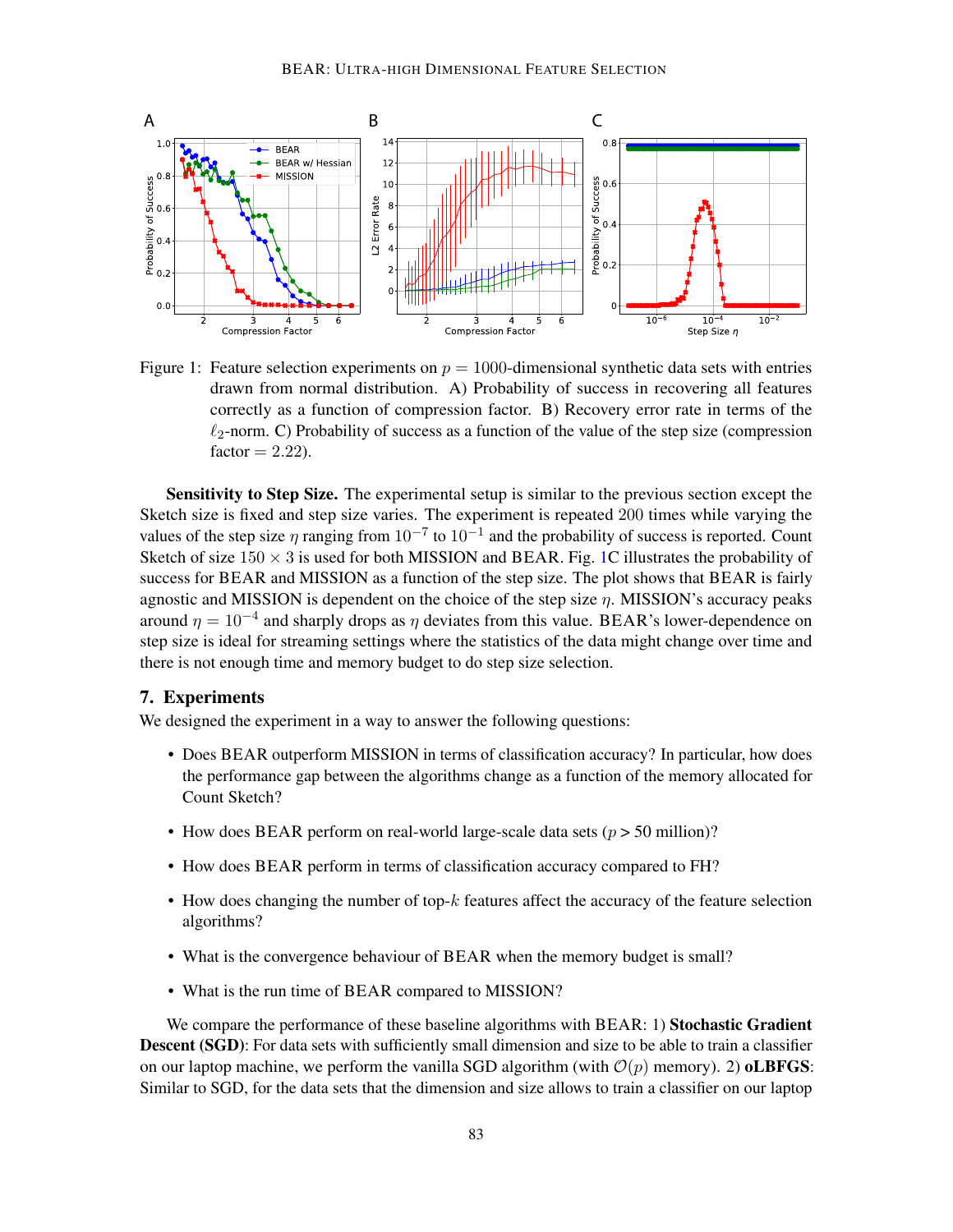| Data set         | Dim(p)     | #Train $(n)$ | $\#\text{Test}$ | <b>Size</b> | #Act. |
|------------------|------------|--------------|-----------------|-------------|-------|
| RCV <sub>1</sub> | 47.236     | 20,242       | 677.399         | 1.2GB       | 73    |
| Webspam          | 16,609,143 | 280,000      | 70,000          | 25GB        | 3730  |
| <b>DNA</b>       | 16,777,216 | 600,000      | 600,000         | 1.5GB       | 89    |
| KDD 2012         | 54,686,452 | 119.705.032  | 29.934.073      | $22$ GB     | 12    |

Table 2: Summary of the real-world data sets.

<span id="page-9-0"></span>machine, we perform the vanilla oLBFGS algorithm (neither SGD nor the oLBFGS techniques do feature selection or model compression). 3) Feature Hashing (FH): FH [Weinberger et al.](#page-17-2) [\(2009\)](#page-17-2) is a standard algorithm to do prediction (classification) in large-scale machine learning problems. FH hashes the data features into a lower dimensional space *before* the training process and is not a feature selection algorithm. 4) **MISSION**: As mentioned earlier, MISSION is a first-order optimization algorithm for feature selection which sketches the noisy stochastic gradients into Count Sketch.

Performance Metrics. The algorithms are assessed in terms of the following performance metrics: 1) Classification accuracy: Once the algorithms converge, the performance of the algorithms in terms of classification accuracy are compared, that is, the fraction of test samples that are classified to correct classes. 2) Area under the ROC curve (AUC): For the data sets that the class distribution are highly skewed the area under the ROC curve (AUC) is reported instead of the classification accuracy. In these data sets, the class probabilities are taken as the output of the classifiers. 3) Compression **factor** (CF): The compression factor is defined as the dimension of the data set p divided by the size of Count Sketch  $m$ . For multi-class classification problems,  $m$  is the total memory of all the Count Sketches used for all the classes. A higher compression factor means a smaller memory budget is allocated to store the model parameters. SGD and oLBFGS have a compression factor of one. 4) **Run time**: The run time of the algorithms to converge in minutes.

Real-World Data sets. The key statistics of the data sets used in the paper are tabulated in Table [2](#page-9-0) including the dimension of the data set  $(p)$ , number of training data  $(n)$ , number of test data, total size of the data set, and the average number of active (non-zero) features per data point. All the data is analyzed in the Vowpal Wabbit format.

1) RCV1: Reuters Corpus Volume I. RCV1 is an archive of manually categorized news wire stories made available by Reuters, Ltd. for research purposes. The negative class label includes Corporate/Industrial/Economics topics and positive class labels includes Government/Social/Markets topics (see [Lewis et al.](#page-16-12) [\(2004\)](#page-16-12)). The data set is fairly balanced between the two classes.

2) Webspam: Web Spam Classification. Web spam refers to Web pages that are created to manipulate search engines and Web users. The data set is a large collection of annotated spam/nonspam hosts labeled by a group of volunteers (see [Webb et al.](#page-17-6) [\(2006\)](#page-17-6)). It is slightly class-imbalanced with 60% samples from class 1.

3) DNA: Metagenomics. A data set that we dub "DNA" from metagenomics. Metagenomics studies the composition of microbial samples collected from various environments (for example human gut) by sequencing the DNA of the living organisms in the sample. The data set comprises of short DNA sequences which are sampled from a set of 15 DNA sequences of bacterial genomes. The task is to train a classifier to label the DNA sequences with their corresponding bacteria. DNA sequences are encoded using their constituent sub-sequences called  $K$ -mers (see [Vervier et al.](#page-16-1) [\(2016\)](#page-16-1)). The training and test data have an equal number of samples for each class. A naive guessing strategy achieves a classification accuracy of 0.06.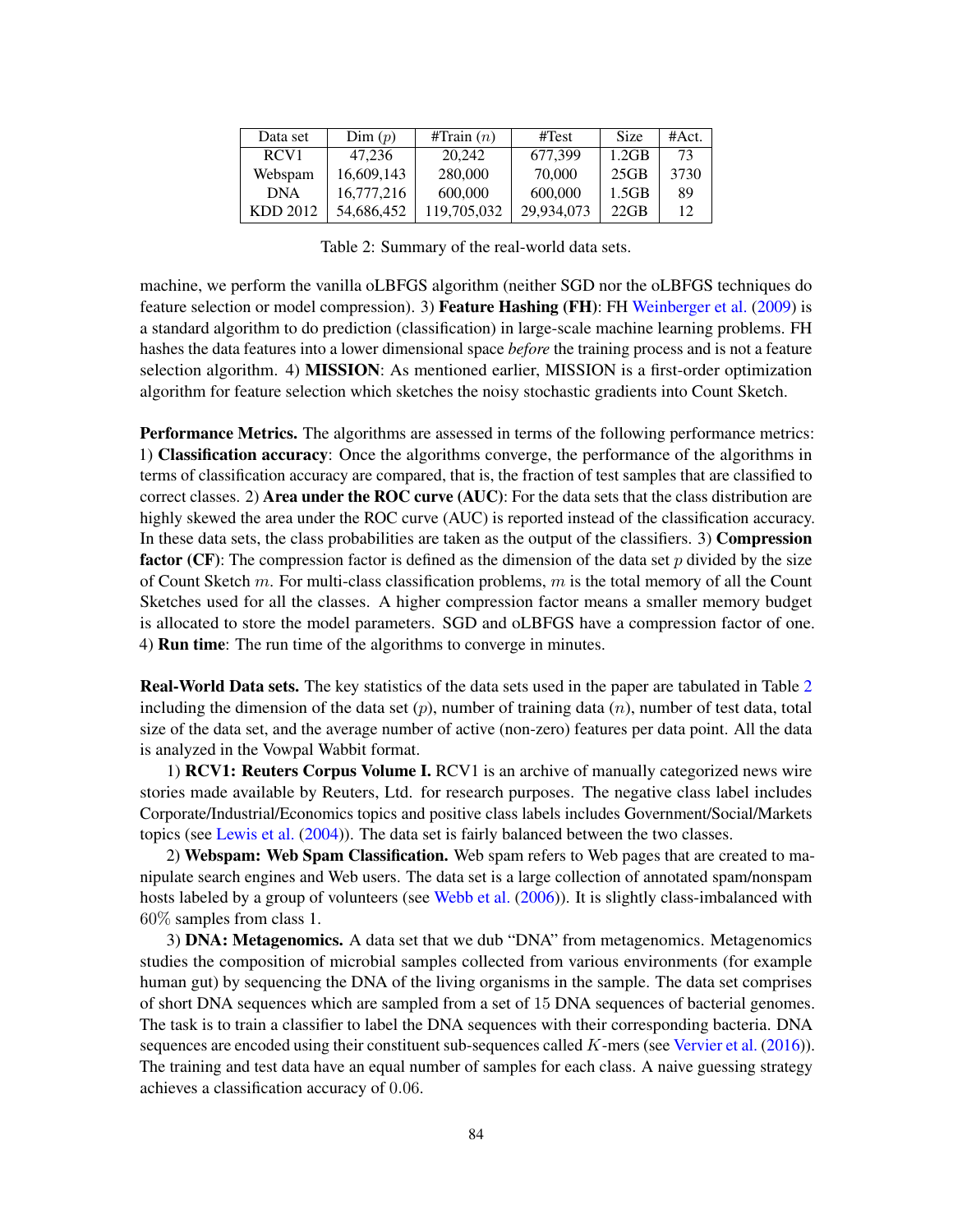

<span id="page-10-0"></span>Figure 2: Classification performance as a function of the compression factor in real-world data sets.



<span id="page-10-1"></span>Figure 3: Classification performance as a function of the number of the top- $k$  features.

4) KDD Cup 2012: Click-Through Rate Prediction. A key idea in search advertising is to predict the click-through rate (pCTR) of ads, as the economic model behind search advertising requires pCTR values to rank ads and to price clicks. The KDD Cup 2012 data set comprises training instances derived from session logs of the Tencent proprietary search engine (see [Juan et al.](#page-16-13) [\(2016\)](#page-16-13)). The data set is highly class-imbalanced with 96% samples from class 1 (click).

Multi-class Extension. For the multi-class classification problems stated above, we developed a multi-class version of the BEAR algorithm. In the multi-class problem one natural assumption is that there are separate subsets of features that are most predictive for each class. Our multi-class BEAR algorithm accommodates for this by maintaining a separate Count Sketch and heap to store the the top- $k$  features associated with each class. The total memory complexity of the algorithm grows linearly with the number of classes. For a fair comparison, we use the exact same multi-class Count Sketch extension for MISSION. We have also implemented the single Count Sketch version of BEAR, however, since the multi-class Count Sketch extension performs better for feature selection we report the results of the former in our experiments.

Experimental Setup. MurmurHash3 with 32-bit hash values is used to implement the hash functions in MISSION, BEAR, and FH. The algorithms are trained in a streaming fashion using the cross entropy loss. The algorithms are run for a single epoch so that each algorithm sees a data point once on average. The size of the minibatches and the step size are kept consistent across the algorithms. The constant  $\tau = 5$  in BEAR however the results are consistent across a large range of values for  $\tau$ . Both in BEAR and MISSION a Count Sketch with 5 rows (hash functions) is used. The lower dimensional embedding size of FH is set equal to the total size of Count Sketch in BEAR. The experiments are performed on a single laptop machine - 2.4 GHz Quad-Core Intel Core i5 with 16 GB of RAM. We chose an edge device as opposed to a computing server for our real-world experiments to showcase the applicability of BEAR in a resource constrained environment.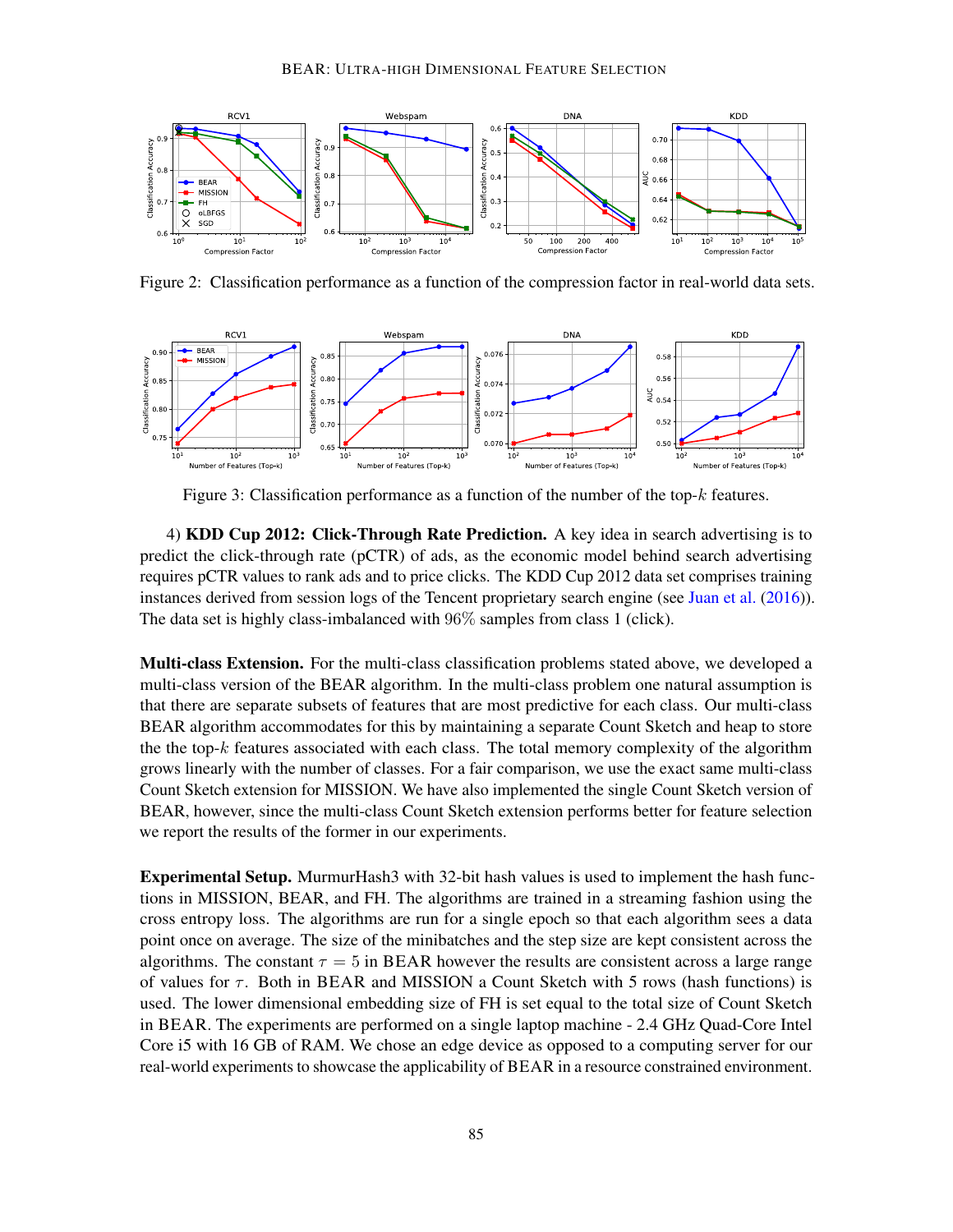<span id="page-11-0"></span>

|                 | BEAR manage entrepreneur colombian decade oppress |      |                   |
|-----------------|---------------------------------------------------|------|-------------------|
| MISSION   peach | week                                              | nora | demand incomplete |

| data set $(CF)$ |         | RCV1 (95)   Webs (332)   DNA (22)   KDD (10 <sup>3</sup> ) |    |    |
|-----------------|---------|------------------------------------------------------------|----|----|
| <b>REAR</b>     |         |                                                            | 26 | 25 |
| <b>MISSION</b>  | $0.3\,$ |                                                            | 55 | 33 |

Table 3: Examples of the features selected in RCV1.

Table 4: Overall run time comparison (minutes).

<span id="page-11-1"></span>Result I) Classification Performance vs. Compression Factor. We assess the classification perfor-mance of BEAR compared to the baseline algorithms for different compression factors in Fig. [2.](#page-10-0) All the active features in the test data are used at the inference step for a fair comparison with FH. BEAR's classification performance is consistently better than MISSION and FH across all the data sets over a wide range of compression factors while showing a hysteresis behaviour: the performance gap increases as the compression factor grows until Count Sketch is too small to yield any prediction power. The classification performance of all algorithms degrades with larger compression factors, which is expected since lower Count Sketch sizes increase the probability of collisions in both BEAR and MISSION. The degradation, however, impacts MISSION significantly more that BEAR. In particular, BEAR's performance stays relatively robust for compression rates in the range of  $1 - 10$  in RCV1,  $1 - 1000$  in Webspam, and  $10 - 100$  in KDD, while the classification performance of MISSION drops rapidly. The increasing performance gap between BEAR and MISSON with compression factor highlights the unique advantage of BEAR in storing the second-order steps in Count Sketch and lowering the probability of collisions. Note that this performance gap is less pronounced in the DNA data set while the general trend still follows the other data sets. This is because the DNA data set has 15 balanced classes and its K-mer features have relatively more distributed information content compared to the features in the other data sets, which poses a harder feature selection task for the algorithms.

**Result II) Classification Performance vs. Top-k Features.** We assess the performance of BEAR in terms of the classification accuracy against the number of selected top-k features. The compression factors are fixed to 10, 330, 330, and 1100 respectively for the data sets in Fig. [3.](#page-10-1) SGD, oLBFGS, and FH cannot select features, therefore, they are not included in this analysis. The plots shows that BEAR selects features that are better in terms of prediction accuracy for a wide range of values of k. The gap grows for larger k. We analyzed the selected features in RCV1 for which a proper documentation of the features is publicly available (unlike the other data sets). Some of the selected features are shared among the algorithms, for example, "shareholder", "nigh", and "company", which can be attributed to the Markets, Social, and Industrial subjects, respectively. Other terms, however, are uniquely chosen by one of the algorithms as tabulated in Table [3.](#page-11-0) Compared to BEAR, the terms selected by MISSION are less frequent (e.g., "peach") and do not discriminate between the subject classes (e.g., "incomplete").

Result III) Run Time. We compare the overall run time of BEAR with MISSION in Table [4.](#page-11-1) BEAR is significantly faster than MISSION consistently in all the data sets; BEAR makes a better use of the data by estimating the curvature of the loss function and converges faster.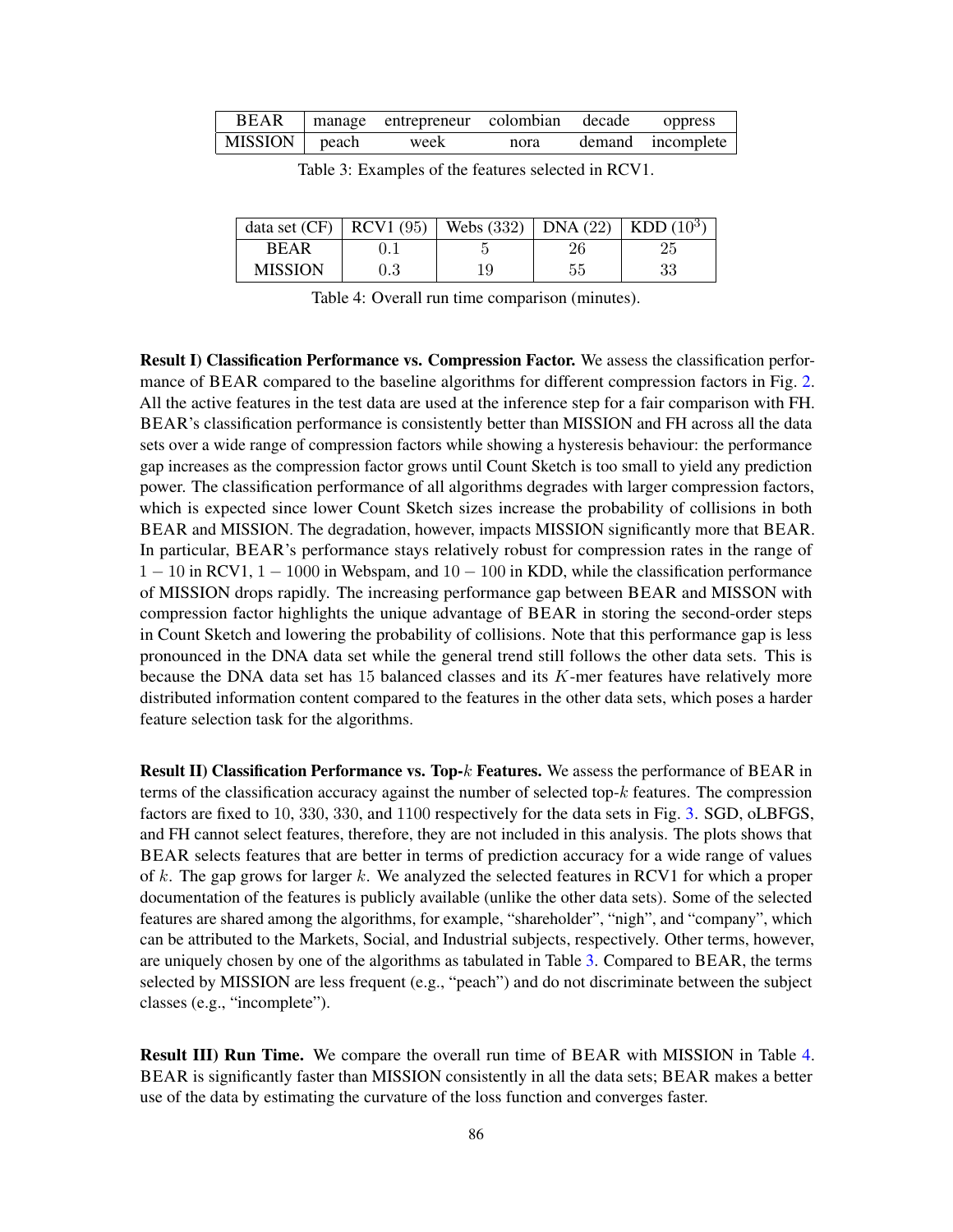### 8. Discussion and Conclusion

We have developed BEAR, which to the best of our knowledge is the first second-order optimization algorithm for ultra-high dimensional feature selection in sublinear memory. Our results demonstrate that BEAR has up to three orders of magnitude smaller memory footprint in feature selection compared to the first-order sketching algorithms with comparable (and sometimes superior) run time. We showed that the benefits of BEAR is far more pronounced while sketching into lower-dimensional subspaces, which is due to the more accurate decent directions of second-order gradients resulting in less collision-causing noise in Count Sketch. The implications of memory-accuracy advantage of second-order methods goes beyond hashing and streaming and can be applied to improve the communication-computation trade-off in distributed learning in communicating the sketch of the stochastic gradients between nodes [Ivkin et al.](#page-16-14) [\(2019\)](#page-16-14); [Gupta et al.](#page-16-15) [\(2019\)](#page-16-15). Moreover, while we laid out the algorithmic principles in sketching second-order gradient for training ultra-high dimensional generalized linear classifiers with theoretical guarantees, similar algorithmic principles can be used in sketching nonlinear models such as deep neural networks on lower-dimensional data sets [Yao](#page-17-5) [et al.](#page-17-5) [\(2020\)](#page-17-5). We believe that our work will open up new research directions towards understanding the benefits of second-order optimization in training massive-scale machine learning models in memory-constrained environments.

#### **Proofs**

Theorem 2. Before stating the proof, for more clarity, we will reiterate the problem setup and our assumptions from the main paper here. We are interested in solving the following problem using BEAR

<span id="page-12-0"></span>
$$
\boldsymbol{\beta}^* \coloneqq \argmin_{\boldsymbol{\beta} \in \mathbb{R}^p} f(\boldsymbol{\beta}, \boldsymbol{\Theta}) = \argmin_{\boldsymbol{\beta} \in \mathbb{R}^p} \frac{1}{T} \sum_{t=1}^T f(\boldsymbol{\beta}, \boldsymbol{\theta}_t) = \argmin_{\boldsymbol{\beta} \in \mathbb{R}^p} \frac{1}{T} \sum_{t=1}^T f(\mathbf{X}_t \boldsymbol{\beta}, \mathbf{y}_t), \tag{6}
$$

where  $\Theta = \{\theta_1, \theta_2, \cdots, \theta_T\}$  and  $\theta_t = (\mathbf{X}_t, \mathbf{y}_t) \ \forall \ t \in [1, T]$ . We make the following standard assumptions [Mokhtari and Ribeiro](#page-16-5) [\(2015\)](#page-16-5):

1. The instantaneous objective functions,  $f(\cdot)$ , in Eq. [\(6\)](#page-12-0) are twice differentiable with the instantaneous Hessian being positive definite. That is, the eigenvalues of the instantaneous Hessian satisfy

<span id="page-12-1"></span>
$$
M_1 \mathbf{I} \preceq \nabla_{\boldsymbol{\beta}}^2 f(\boldsymbol{\beta}, \boldsymbol{\Theta}) \preceq M_2 \mathbf{I},\tag{7}
$$

for some  $0 < M_1 \leq M_2$ .

2. The norm of the gradient of the instantaneous functions  $f(\cdot)$  in Eq. [6](#page-12-0) is bounded for all  $\beta$ , that is

<span id="page-12-2"></span>
$$
\mathbb{E}_{\Theta}[\|\mathbf{g}(\boldsymbol{\beta},\boldsymbol{\Theta})\|^2 \mid \boldsymbol{\beta}] \le S^2. \tag{8}
$$

3. The step-sizes  $\eta_t$  are square-summable. More specifically,

$$
\sum_{t=0}^{\infty} \eta_t = \infty \text{ and } \sum_{t=0}^{\infty} \eta_t^2 < \infty. \tag{9}
$$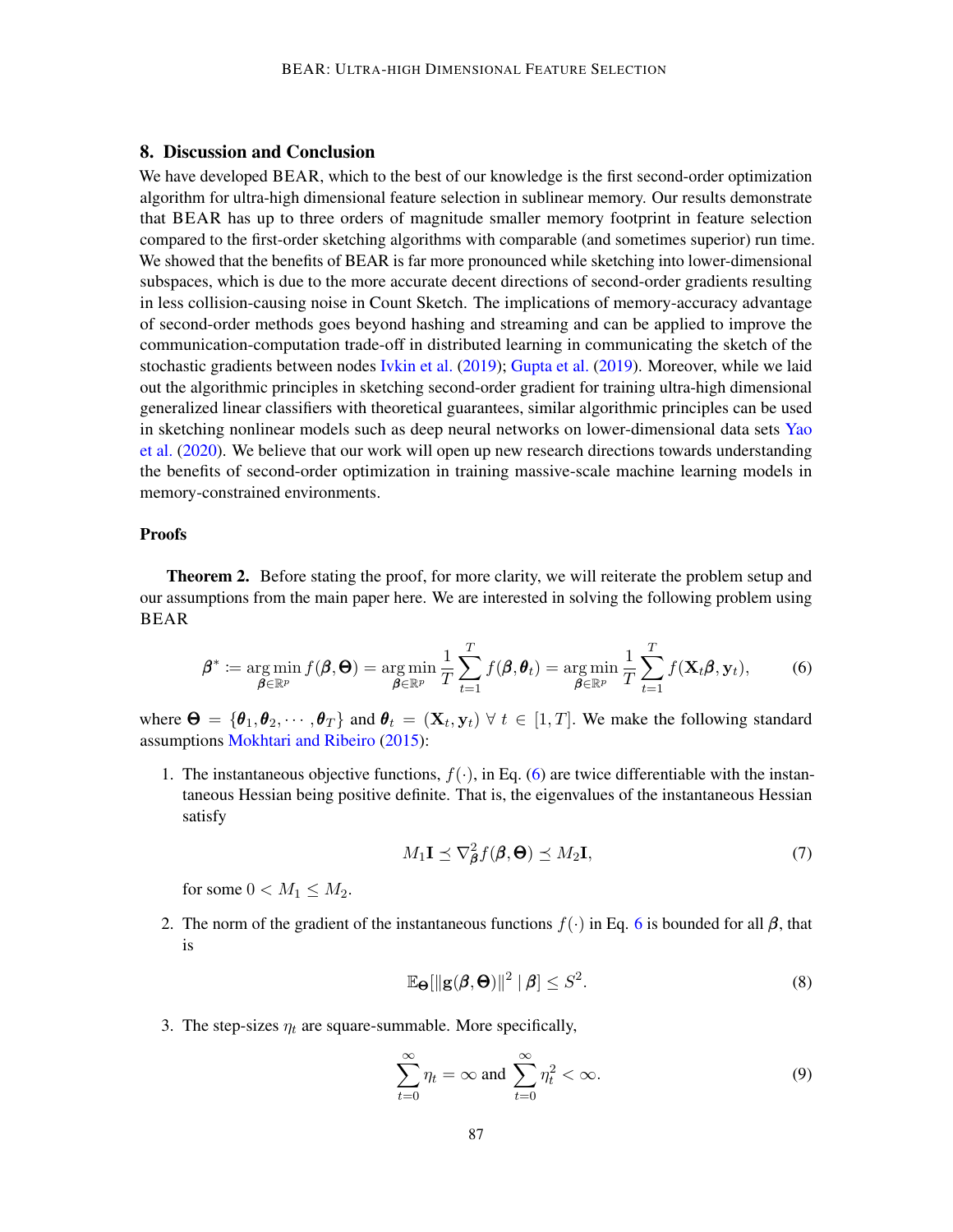Lemma 4 *The solution of problem in* [\(6\)](#page-12-0) *using* BEAR *(or its first-order variant MISSION) is equivalent to the solution of the following problem in the sketched domain,*

<span id="page-13-0"></span>
$$
\boldsymbol{\beta}^{s*} \coloneqq \underset{\boldsymbol{\beta}^s \in \mathbb{R}^m}{\arg \min} \frac{1}{T} \sum_{t=1}^T f(\mathbf{X}_t \mathbf{S} \boldsymbol{\beta}^s, \mathbf{y}_t), \tag{10}
$$

where multiplication by  $\mathbf{S}\in\mathbb{R}^{p\times m}$  is the linear projection operator in Count Sketch and  $\pmb{\beta}^s\in\mathbb{R}^m$  is *the projected model parameters.*

**Proof** Let the update for online gradient descent for the original problem in Eq. [\(6\)](#page-12-0) be given by

$$
\boldsymbol{\beta}_{t+1} = \boldsymbol{\beta}_t - \eta_t \nabla f(\mathbf{X}\boldsymbol{\beta}_t, \mathbf{y}_t) \tag{11}
$$

For BEAR/MISSION type algorithms, the model parameters are stored in a Count Sketch based hash table. The compressed vector can be represented by an affine transformation as  $\pmb{\beta}_t^s = \mathbf{S}^T \pmb{\beta}_t$ , where  $S \in \mathbb{R}^{p \times m}$  is the Count Sketch matrix [Kane and Nelson](#page-16-10) [\(2014\)](#page-16-10). While updating the model, the indices corresponding to the non-zero values in the gradient (the oLBFGS update in case of BEAR) are updated by querying Count Sketch. For Count Sketch with mean query operator, the update for MISSION can be written as

$$
\boldsymbol{\beta}_{t+1}^s = \boldsymbol{\beta}_t^s - \eta_t \mathbf{S}^T \nabla f(\mathbf{X} \mathcal{Q}(\boldsymbol{\beta}_t^s), \mathbf{y}_t)
$$
(12)

where  $Q(\cdot)$  is the query function and  $\beta_t^s = S^T \beta_t$  is the sketched model parameter vector. When the query is the mean operator, the  $\mathcal{Q}(\cdot)$  is the affine transformation  $\mathcal{Q}(x) = Sx$  for any  $x \in \mathbb{R}^m$  [Kane](#page-16-10) [and Nelson](#page-16-10) [\(2014\)](#page-16-10); [Woodruff et al.](#page-17-7) [\(2014\)](#page-17-7). Thus, the MISSION update equation is given by

<span id="page-13-1"></span>
$$
\boldsymbol{\beta}_{t+1}^s = \boldsymbol{\beta}_t^s - \eta_t \mathbf{S}^T \nabla f(\mathbf{X} \mathbf{S} \boldsymbol{\beta}_t^s, \mathbf{y}_t).
$$
\n(13)

The gradient for the problem in Eq. [\(10\)](#page-13-0) is given by  $\nabla f_{\beta^s}(\cdot) = \mathbf{S}^T \nabla f(\cdot)$ . Hence, its online gradient descent update is the same as MISSION's update in Eq. [\(13\)](#page-13-1). Since BEAR is a second-order variant of MISSION, it attempts to solve the same problem as MISSION. Next, we show that it indeed solves the problem with high probability at a linear convergence rate.

Now, to show that BEAR converges to  $\beta^{s*}$ , we first need to show that the problem in Eq. [\(10\)](#page-13-0) also satisfies the assumptions in Eq. [\(7\)](#page-12-1) and [\(8\)](#page-12-2) (albeit with different constants). Then, we can invoke the convergence guarantees for oLBFGS from [Mokhtari and Ribeiro](#page-16-5) [\(2015\)](#page-16-5) to show that BEAR converges at a linear rate.

**Lemma 5** Assume Count Sketch has a size  $m = \Theta(\varepsilon^{-2} \log 1/\delta)$  with the number of hashes  $d =$  $\Theta(\varepsilon^{-1}\log 1/\delta)$ *. If the instantaneous function*  $f(\beta,\Theta)$  *satisfy Assumptions 1 and 2 (Eq. [\(7\)](#page-12-1) and [\(8\)](#page-12-2),* respectively), then, the corresponding instantaneous function for the sketched problem  $f(\S\beta^s, \Theta)$ *also satisfy*

$$
\frac{p}{m}(1-\varepsilon)M_1\mathbf{I} \preceq \nabla_{\boldsymbol{\beta}^s}^2 f(\mathbf{S}\boldsymbol{\beta}^s, \boldsymbol{\Theta}) \preceq \frac{p}{m}M_2(1+\varepsilon)\mathbf{I},\tag{14}
$$

<span id="page-13-2"></span>
$$
\mathbb{E}_{\theta}[\|\nabla_{\beta^s} f(\mathbf{S}\beta^s, \Theta)\|^2 \mid \beta] \le \frac{p}{m} M_2(1+\varepsilon)S^2,
$$
\n(15)

*with probability*  $1 - \delta$  *each.*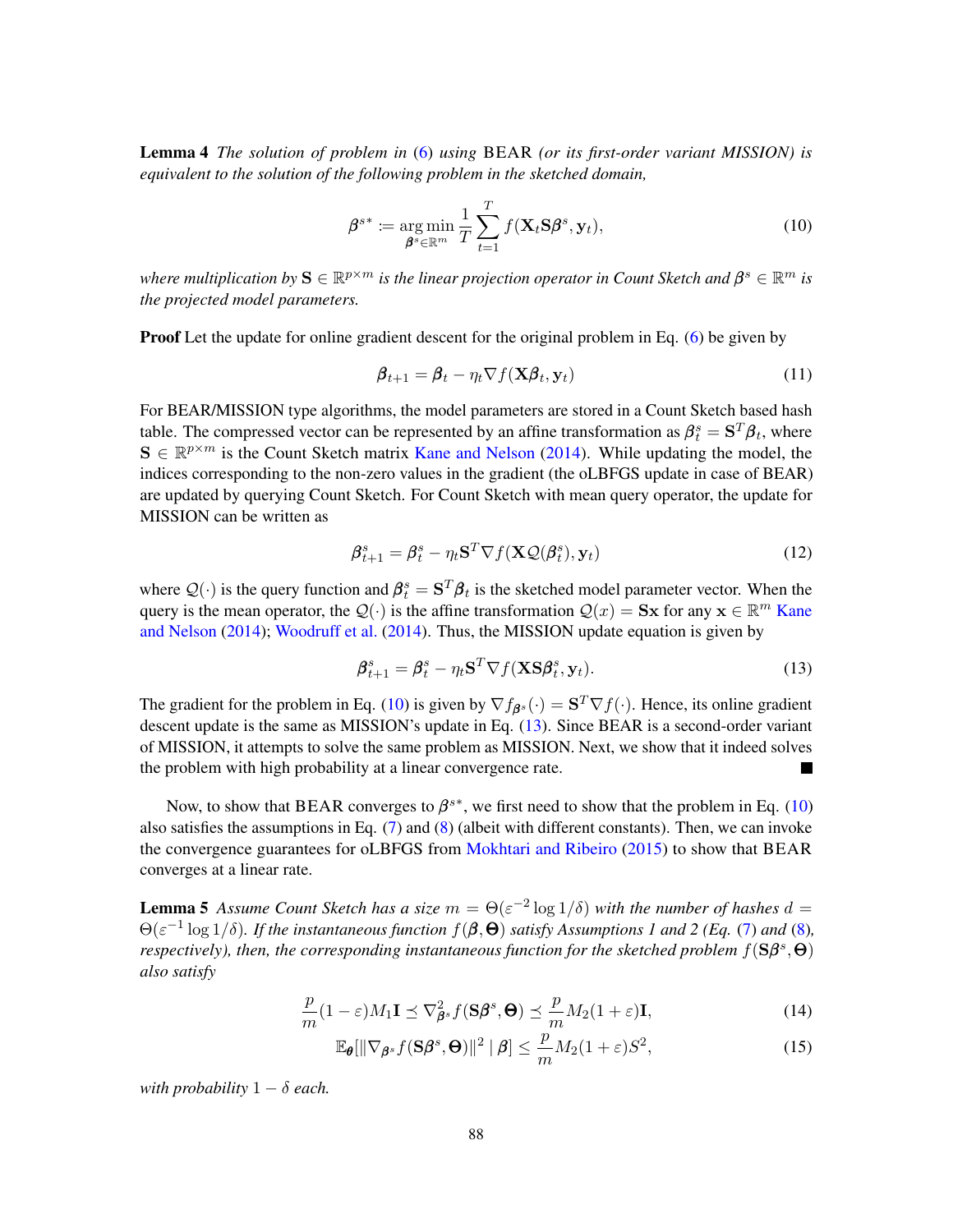**Proof** The instantaneous Hessian for the sketched problem (say  $\mathbf{H}^s$ ) is given by

$$
\mathbf{H}^{s} = \nabla_{\boldsymbol{\beta}^{s}}^{2} f(\mathbf{S}\boldsymbol{\beta}^{s}, \boldsymbol{\Theta}) = \mathbf{S}^{T} \nabla^{2} f(\mathbf{S}\boldsymbol{\beta}^{s}, \boldsymbol{\Theta}) \mathbf{S} = \mathbf{S}^{T} \mathbf{H} \mathbf{S},
$$
\n(16)

where  $\mathbf{H} = \nabla^2 f(\mathbf{S}\boldsymbol{\beta}^s, \boldsymbol{\Theta})$  is the instantaneous Hessian for the original problem. Since commuting matrices have the same set of non-zero eigenvalues, the eigenvalues of  $S<sup>T</sup>$ HS are equal to the eigenvalues of  $\text{HSS}^T$ . Hence,

$$
\lambda_{\max}(\mathbf{H}^s) = \lambda_{\max}(\mathbf{S}^T \mathbf{H} \mathbf{S}) = \lambda_{\max}(\mathbf{H} \mathbf{S} \mathbf{S}^T)
$$
(17)

$$
\leq \lambda_{\max}(\mathbf{H})\lambda_{\max}(\mathbf{S}\mathbf{S}^T) \tag{18}
$$

<span id="page-14-0"></span>
$$
\leq M_2 \; \lambda_{\max}(\mathbf{S}\mathbf{S}^T) \tag{19}
$$

$$
= M_2 \lambda_{\text{max}}(\mathbf{S}^T \mathbf{S}), \tag{20}
$$

where  $\lambda_{\max}(\cdot)$  denotes the maximum eigenvalue and  $\lambda_{\max}(\mathbf{H}) \leq M_2$  by assumption. Also, Eq. [\(18\)](#page-14-0) uses the fact that the maximum eigenvalue of the product of two symmetric matrices is upper bounded by the product of maximum eigenvalues of individual matrices.

For the count sketch matrix  $\mathbf{S} \in \mathbb{R}^{p \times m}$ , we have  $\mathbb{E}[\mathbf{S}^T \mathbf{S}] = \frac{p}{m} \mathbf{I}$ . Moreover, by applying the matrix Bernstein inequality [\(Tropp,](#page-16-16) [2015\)](#page-16-16) on the matrix  $\mathbf{Z} = \mathbf{S}^T \mathbf{S} - \frac{p}{m}$  $\frac{p}{m}\mathbf{I}=\sum_{i=1}^{p}\left(\mathbf{S}_{i}^{T}\mathbf{S}_{i}-\frac{1}{m}\right)$ matrix Bernstein inequality (Tropp, 2015) on the matrix  $\mathbf{Z} = \mathbf{S}^T \mathbf{S} - \frac{p}{m} \mathbf{I} = \sum_{i=1}^p (\mathbf{S}_i^T \mathbf{S}_i - \frac{1}{m} \mathbf{I}) = \sum_{i=1}^p \mathbf{Z}_i$ , where  $\mathbf{S}_i$  is the *i*-th row in  $\mathbf{S}$  and  $\mathbf{Z}_i = (\mathbf{S}_i^T \$  $\frac{1}{m}I$ )  $\forall i \in [1, p]$ , we get the following bound  $\mathbb{P}\left(\|\mathbf{Z}\|\geq \epsilon \frac{p}{m}\right)$  $\left(\frac{p}{m}\right) \leq 2m \exp \frac{-\epsilon^2 p^2/(2m^2)}{v(\mathbf{Z})+L\epsilon p/(3m^2)}$  $\frac{-\epsilon^2 p^2/(2m^2)}{v(\mathbf{Z})+Lep/(3m)}$ , where  $\|\mathbf{Z}_i\| \leq L \ \forall \ i$  and  $v(\mathbf{Z}) = \|\sum_{i=1}^p \mathbf{Z}_i^T \mathbf{Z}_i\|.$ For the count sketch matrix, we have  $L = 1$  and  $v(\mathbf{Z}) = \frac{d(k-1)}{k^2}$ . Thus, we get  $\mathbb{P}(\|\mathbf{Z}\| \ge \epsilon \frac{p}{m})$  $\frac{p}{m}$ )  $\leq$  $2m \exp \frac{-\epsilon^2 p^2/(2m^2)}{n(m-1)/m^2 + \epsilon n}$  $\frac{-\epsilon^2 p^2/(2m^2)}{p(m-1)/m^2+\epsilon p/(3m)}$ . Further, for any  $m = O(\sqrt{p})$ , the R.H.S. in the above inequality is upper bounded by  $\delta$ . Note that the sketch-size m is generally independent and (order-wise) much less than the bigger dimension p, and hence  $m = O(\sqrt{p})$  can be easily satisfied by choosing appropriate constants  $\epsilon > 0$  and  $\delta < 1$ . Thus, we get the following bound on the eigenvalues of  $S<sup>T</sup>S$  (also the non-zero eigenvalues in  $SS<sup>T</sup>$ )

$$
\frac{p}{m}(1-\varepsilon) \le \lambda_i(\mathbf{S}^T \mathbf{S}) \le \frac{p}{m}(1+\varepsilon) \text{ for all } i \in [1, m]
$$
\n(21)

with probability  $1 - \delta$ . Using this in [\(18\)](#page-14-0), we get

<span id="page-14-1"></span>
$$
\lambda_{\max}(\mathbf{H}^s) \le \frac{p}{m} M_2(1+\varepsilon) \tag{22}
$$

with probability  $1 - \delta$ .

Similarly, we can write the smallest eigenvalue of  $\mathbf{H}^s$  as

$$
\lambda_{\min}(\mathbf{H}^s) = \frac{1}{\lambda_{\max}((\mathbf{H}^s)^{-1})} = \frac{1}{\lambda_{\max}((\mathbf{S}^T \mathbf{H} \mathbf{S})^{-1})} = \frac{1}{\lambda_{\max}((\mathbf{H} \mathbf{S} \mathbf{S}^T)^\dagger)},
$$
(23)

where  $(\cdot)^\dagger$  is the Moore-Penrose inverse and the last inequality again uses the fact that commuting matrices have the same set of non-zero eigenvalues. Thus,  $S<sup>T</sup>$ HS and  $HSS<sup>T</sup>$ , and their corresponding inverses, have the same set of non-zero eigenvalues. Let's define the truncated eigenvalue decomposition of SS<sup>T</sup> as SS<sup>T</sup> = UAU<sup>T</sup> and note that  $(\mathbf{HSS}^T)^{\dagger} = (\mathbf{HUNU}^T)^{\dagger} = (\mathbf{U}^T)^{\dagger} \Lambda^{-1} (\mathbf{U})^{\dagger} \mathbf{H}^{-1}$ . Hence, we get

$$
\lambda_{\max}((\mathbf{HSS}^T)^{\dagger}) = \lambda_{\max}((\mathbf{U}^T)^{\dagger} \Lambda^{-1}(\mathbf{U})^{\dagger} \mathbf{H}^{-1})
$$
  
\n
$$
\leq \lambda_{\max}(\Lambda^{-1}) \lambda_{\max}((\mathbf{H})^{-1})
$$
  
\n
$$
= \lambda_{\max}((\mathbf{SS}^T)^{\dagger}) \lambda_{\max}((\mathbf{H})^{-1})
$$
\n(24)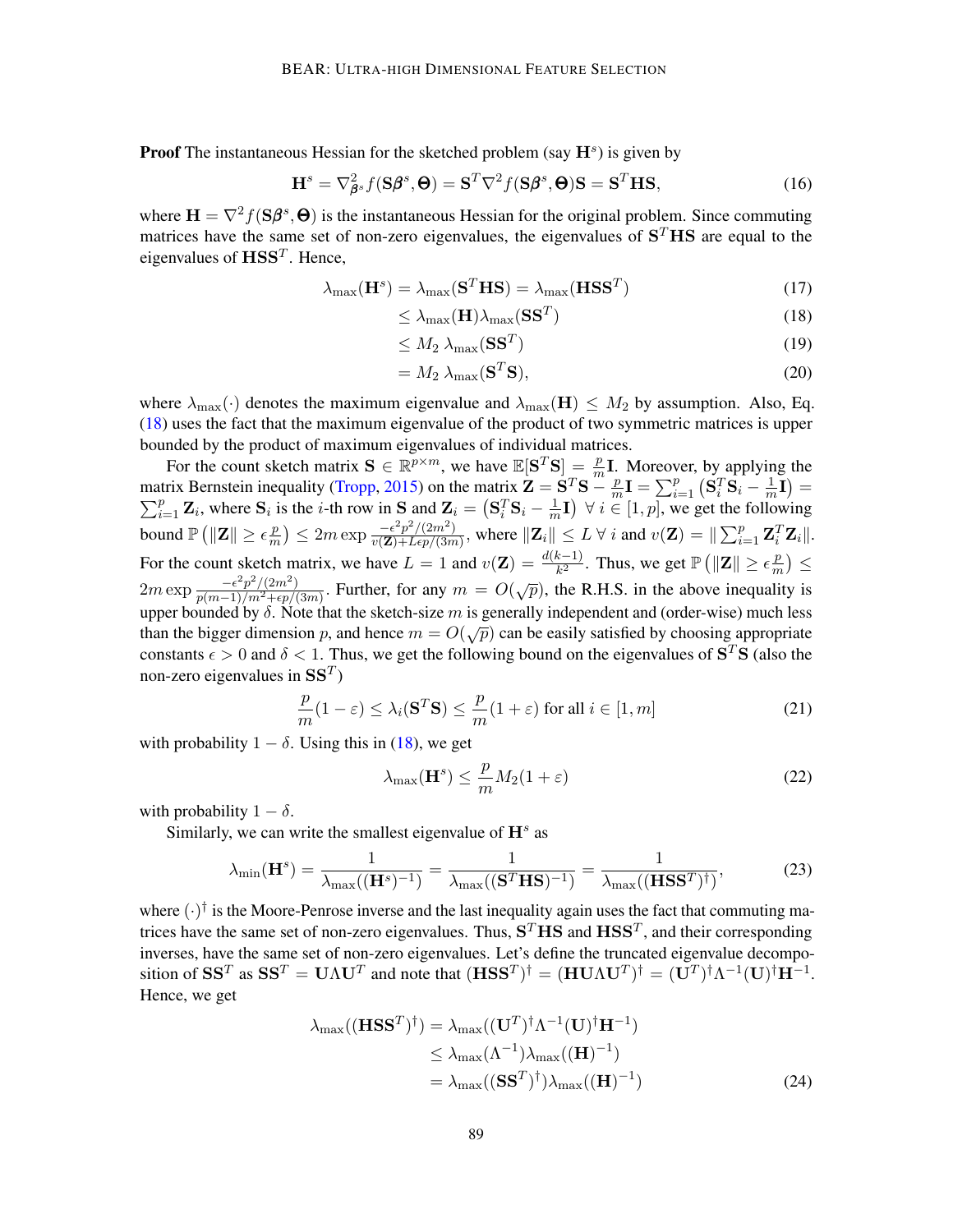since  $\Lambda^{-1}$  contains the non-zero eigenvalues of  $(SS^T)^{\dagger}$ . Thus,

$$
\lambda_{\min}(\mathbf{H}^{s}) \ge \frac{1}{\lambda_{\max}((\mathbf{S}\mathbf{S}^{T})^{\dagger})\lambda_{\max}((\mathbf{H})^{-1})}
$$
  
\n
$$
\ge \lambda_{\min}(\mathbf{S}\mathbf{S}^{T})\lambda_{\min}(\mathbf{H})
$$
  
\n
$$
\ge \lambda_{\min}(\mathbf{S}\mathbf{S}^{T})M_{1}
$$
  
\n
$$
= \lambda_{\min}(\mathbf{S}^{T}\mathbf{S})M_{1}
$$
  
\n
$$
\ge \frac{p}{m}M_{1}(1-\varepsilon),
$$
 (25)

with probability  $1 - \delta$ , where the last inequality follows from [\(21\)](#page-14-1). This proves the desired result.

Similarly, to prove that the gradient of the sketched problem is bounded, observe that  $\|\nabla_{\boldsymbol{\beta}^s} f(\mathbf{S}\boldsymbol{\beta}^s, \boldsymbol{\Theta})\|^2 = \|\mathbf{S}^T\nabla f(\mathbf{S}\boldsymbol{\beta}^s, \boldsymbol{\Theta})\|^2 \leq \frac{p}{m}M_2(1+\varepsilon)\|\nabla f(\mathbf{S}\boldsymbol{\beta}^s, \boldsymbol{\Theta})\|^2$  with probability  $1-\delta$ , where the last inequality follows from  $(21)$ . Hence,

$$
\mathbb{E}_{\pmb{\theta}}[\|\nabla_{\pmb{\beta}^s} f(\mathbf{S}\pmb{\beta}^s, \pmb{\Theta})\|^2 \le \frac{p}{m} M_2(1+\varepsilon) \mathbb{E}_{\pmb{\theta}}[\|\nabla f(\mathbf{S}\pmb{\beta}^s, \pmb{\Theta})\|^2 \le \frac{p}{m} M_2(1+\varepsilon)S^2 \tag{26}
$$

with probability  $1 - \delta$ , where the second inequality follows from assumption in [\(8\)](#page-12-2).

Finally, to prove Theorem 2, we invoke the results from [Mokhtari and Ribeiro](#page-16-5) [\(2015\)](#page-16-5). According to Theorem 6 in [Mokhtari and Ribeiro](#page-16-5) [\(2015\)](#page-16-5), oLBGS with instantaneous functions satisfying assumptions in Eqs.  $(14)$  and  $(26)$  converges with probability one. Hence, for BEAR, we get

$$
\mathbb{P}\left(\lim_{t \to \infty} \|\boldsymbol{\beta}_t^s - \boldsymbol{\beta}^{s*}\|^2 = 0\right) = 1 - \delta. \tag{27}
$$

<span id="page-15-2"></span>M

Moreover, for the specific step-size  $\eta_t = \eta_0/(t + T_0)$ , where  $\eta_0$  and  $T_0$  satisfy the inequality  $2m_1\eta_0T_0 > C$  for some constant C, BEAR satisfies the following rate of convergence (Theorem 7 in [Mokhtari and Ribeiro](#page-16-5) [\(2015\)](#page-16-5))

$$
\mathbb{E}[f(\boldsymbol{\beta}_t^s, \boldsymbol{\Theta}) - \mathbb{E}[f(\boldsymbol{\beta}^{s*}, \boldsymbol{\Theta})] \le \frac{C_0}{T_0 + t},
$$
\n(28)

with probability  $1 - \delta$ , where the constant  $C_0$  is given by

$$
C_0 = \max \left\{ \frac{\eta_0^2 T_0^2 C M_2 p^2 S^2 (1+\varepsilon)^2}{2c^2 m [M_1 p \eta_0 T_0 (1-\varepsilon) - Cm]}, T_0(\mathbb{E}[f(\boldsymbol{\beta}^s, \boldsymbol{\Theta}) - \mathbb{E}[f(\boldsymbol{\beta}^{s*}, \boldsymbol{\Theta})]) \right\}.
$$

#### Acknowledgements

This work is supported by the following grants: NSF CIF-1703678, NSF CNS-1748692, NSF CCF-1748585, and MLWiNS 2002821.

### **References**

- <span id="page-15-1"></span>N. Agarwal, B. Bullins, and E. Hazan. Second-order stochastic optimization for machine learning in linear time. *The Journal of Machine Learning Research*, 18(1):4148–4187, 2017.
- <span id="page-15-0"></span>A. Aghazadeh, A. Y. Lin, M. A. Sheikh, A. L. Chen, L. M. Atkins, C. L. Johnson, J. F. Petrosino, R. A. Drezek, and R. G. Baraniuk. Universal microbial diagnostics using random DNA probes. *Sci. Adv.*, 2(9):e1600025, 2016.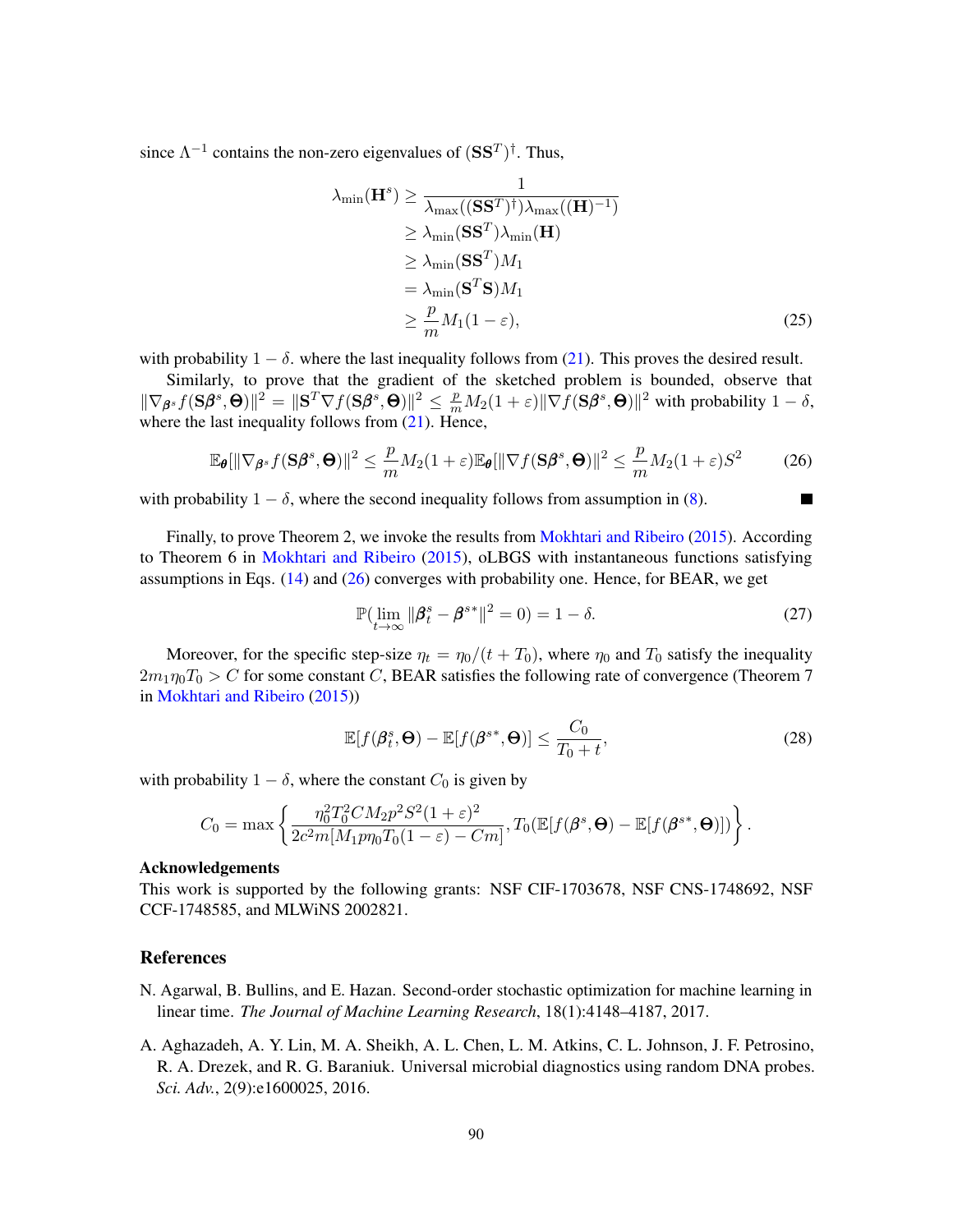- <span id="page-16-2"></span>A. Aghazadeh, R. Spring, D. Lejeune, G. Dasarathy, A. Shrivastava, et al. MISSION: Ultra Large-Scale Feature Selection using Count-Sketches. In *Intl. Conf. Machine Learning (ICML)*, pages 80–88, 2018.
- <span id="page-16-6"></span>Raghu Bollapragada, Richard H Byrd, and Jorge Nocedal. Exact and inexact subsampled newton methods for optimization. *IMA Journal of Numerical Analysis*, 39(2):545–578, 2019.
- <span id="page-16-4"></span>M. Charikar, K. Chen, and M. Farach-Colton. Finding frequent items in data streams. In *Intl. Colloquium on Automata, Languages, and Programming*, pages 693–703. Springer, 2002.
- <span id="page-16-0"></span>S. Deorowicz and S. Grabowski. Compression of DNA sequence reads in FASTQ format. *Bioinformatics*, 27(6):860–862, 2011.
- <span id="page-16-9"></span>Zhan Gao, Alec Koppel, and Alejandro Ribeiro. Incremental greedy bfgs: An incremental quasinewton method with explicit superlinear rate. 2020.
- <span id="page-16-15"></span>V. Gupta, S. Kadhe, T. Courtade, M. W. Mahoney, and K. Ramchandran. Oversketched Newton: Fast convex optimization for serverless systems. *arXiv preprint arXiv:1903.08857*, 2019.
- <span id="page-16-14"></span>N. Ivkin, D. Rothchild, E. Ullah, V. Braverman, I. Stoica, and R. Arora. Communication-efficient distributed SGD with Sketching. *arXiv preprint arXiv:1903.04488*, 2019.
- <span id="page-16-13"></span>Y. Juan, Y. Zhuang, W. Chin, and C. Lin. Field-aware factorization machines for CTR prediction. In *Proc.*  $10^{th}$  *ACM Conf. Recommender Syst.*, pages 43–50. *ACM*, 2016.
- <span id="page-16-10"></span>D. Kane and J. Nelson. Sparser Johnson-Lindenstrauss transforms. *J. ACM*, 61(1):4, 2014.
- <span id="page-16-12"></span>D. D. Lewis, Y. Yang, T. G. Rose, and F. Li. RCV1: A new benchmark collection for text categorization research. *J. Mach. Learn. Res.*, 5(Apr):361–397, 2004.
- <span id="page-16-11"></span>A. Maleki and D. L. Donoho. Optimally tuned iterative reconstruction algorithms for compressed sensing. *IEEE J Selected Topics in Sig. Proces.*, 4(2):330–341, 2010.
- <span id="page-16-5"></span>A. Mokhtari and A. Ribeiro. Global convergence of online limited memory BFGS. *J. Mach. Learn. Res.*, 16(1):3151–3181, 2015.
- <span id="page-16-8"></span>J. Nocedal. Updating quasi-Newton matrices with limited storage. *Math. Comput.*, 35(151):773–782, 1980.
- <span id="page-16-7"></span>Thomas O'Leary-Roseberry, Nick Alger, and Omar Ghattas. Inexact newton methods for stochastic nonconvex optimization with applications to neural network training. *arXiv preprint arXiv:1905.06738*, 2019.
- <span id="page-16-3"></span>K. S. Tai, V. Sharan, P. Bailis, and G. Valiant. Sketching Linear Classifiers over Data Streams. In *Proc. of the 2018 Intl. Conf. on Management of Data*, pages 757–772. ACM, 2018.
- <span id="page-16-16"></span>Joel A Tropp. An introduction to matrix concentration inequalities. *arXiv preprint arXiv:1501.01571*, 2015.
- <span id="page-16-1"></span>K. Vervier, P. Mahé, M. Tournoud, J. Veyrieras, and J. Vert. Large-scale machine learning for metagenomics sequence classification. *Bioinformatics*, 32(7):1023–1032, 2016.